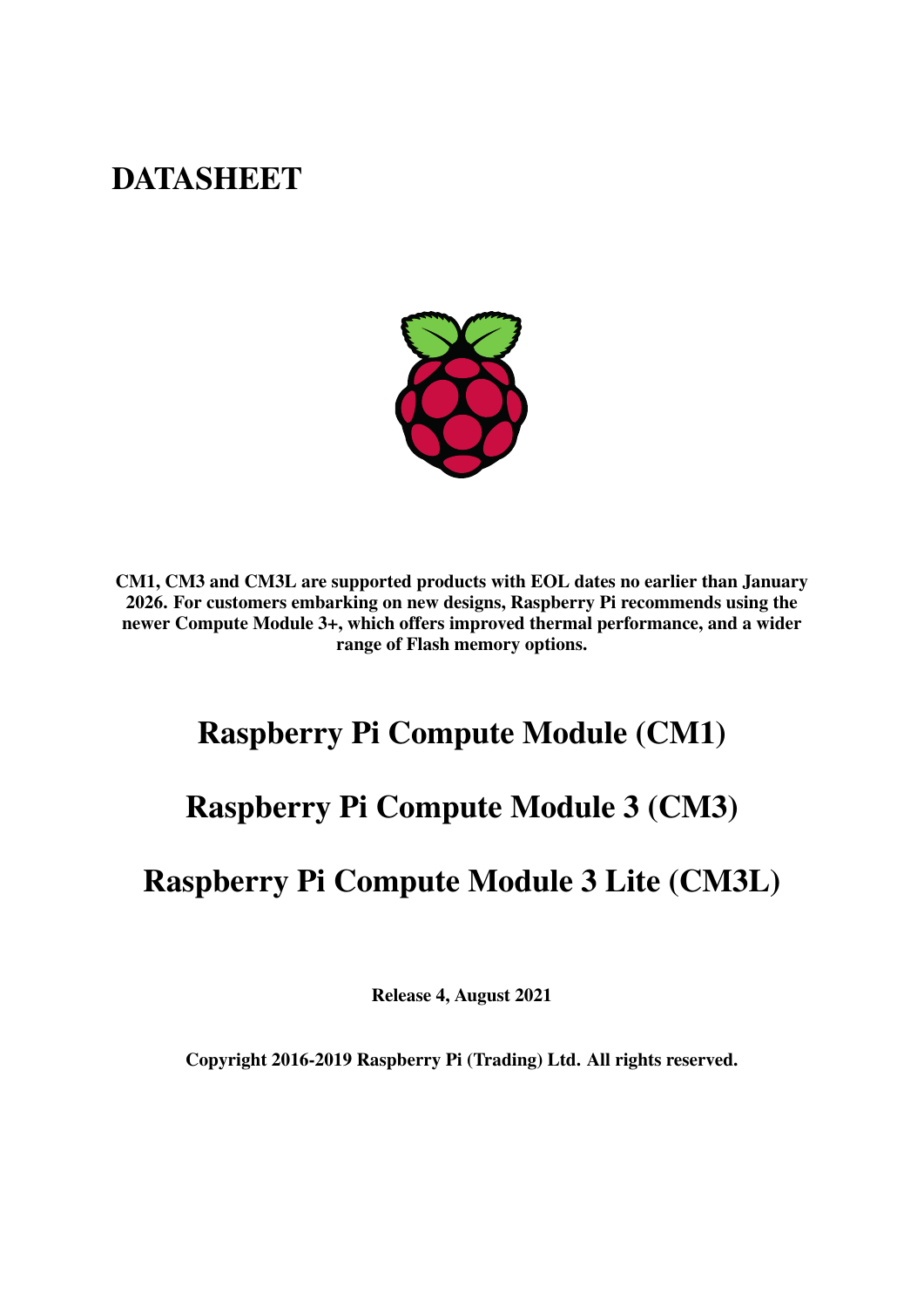

<span id="page-1-0"></span>

| <b>Release</b> | Date       | <b>Description</b>                                                                                                                                                                                                                                |
|----------------|------------|---------------------------------------------------------------------------------------------------------------------------------------------------------------------------------------------------------------------------------------------------|
|                | 13/10/2016 | First release                                                                                                                                                                                                                                     |
|                | 13/06/2018 | - Add entry for VDD_IO=3.3V to Table 5<br>- Document version changed to sequential release numbers (original<br>$\alpha$ 'Version 1.0' changed to Release 1, this version = Release 2 etc.)<br>- ARM ISA for CM3/3L corrected from ARMv7 to ARMv8 |
|                | 25/01/2019 | - CM1/CM3/CM3L move to legacy status (not recommended for new designs)<br>- Correct small typo in Table 4: GPIO28-45 I/O Supply Voltage                                                                                                           |
|                | 04/08/2021 | - CM1/CM3/CM3L clarification of legacy status. Earliest EOL date now 2026                                                                                                                                                                         |

#### Table 1: Release History

The latest release of this document can be found at <https://www.raspberrypi.org>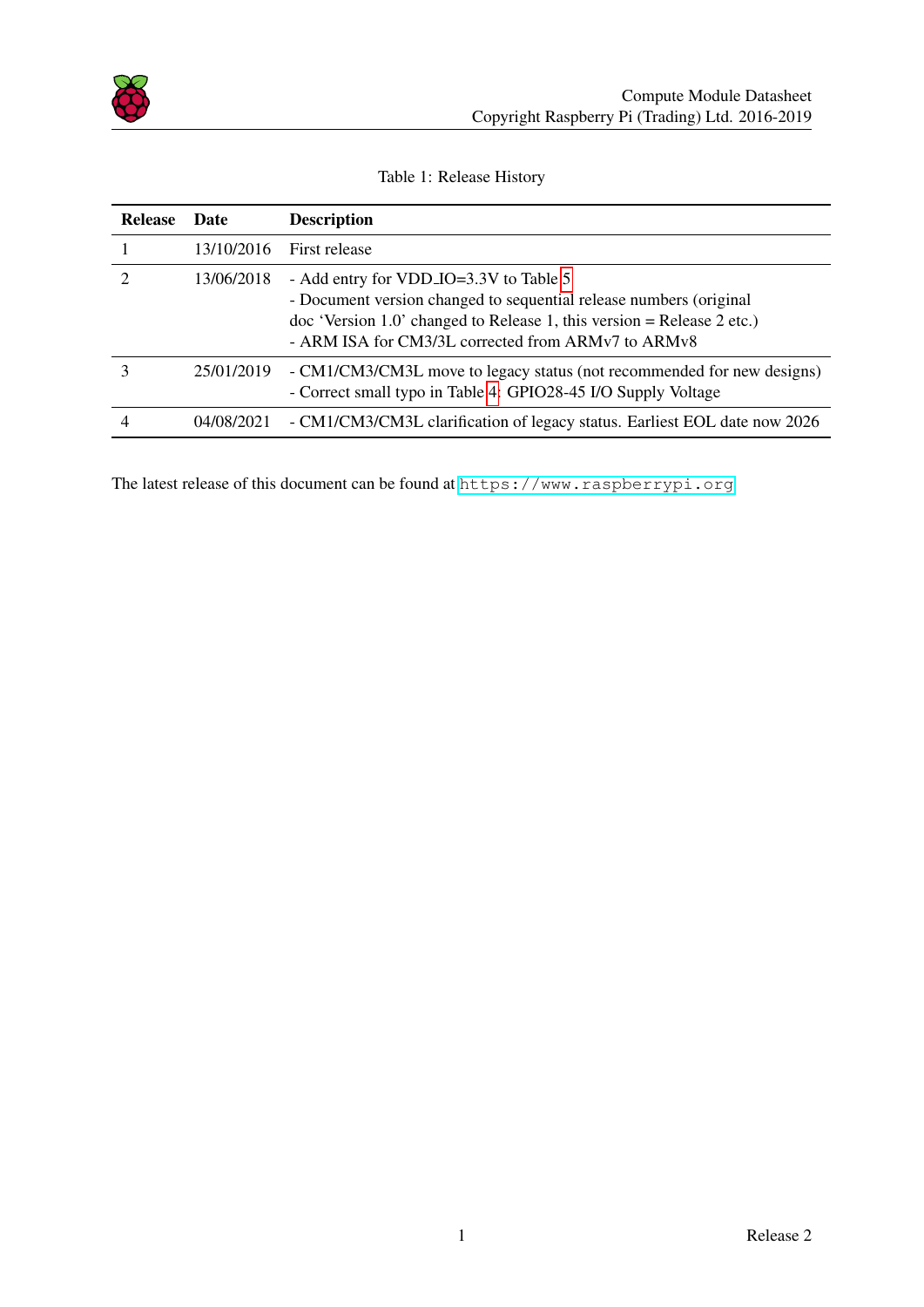

## **Contents**

| $\mathbf{1}$ | <b>Introduction</b>                                                                                                                          | 5                                                              |
|--------------|----------------------------------------------------------------------------------------------------------------------------------------------|----------------------------------------------------------------|
| 2            | <b>Features</b><br>2.1<br>Hardware<br>2.2<br>Peripherals<br>2.3                                                                              | 6<br>6<br>6<br>6                                               |
| 3            | <b>Block Diagram</b>                                                                                                                         | 7                                                              |
| 4            | <b>Mechanical Specification</b>                                                                                                              | 9                                                              |
| 5            | <b>Pin Assignments</b>                                                                                                                       | 11                                                             |
| 6            | <b>Electrical Specification</b>                                                                                                              | 13                                                             |
| 7<br>8       | <b>Power Supplies</b><br>7.1<br>7.2<br><b>Booting</b>                                                                                        | 15<br>15<br>16<br>16                                           |
|              |                                                                                                                                              |                                                                |
| 9            | <b>Peripherals</b><br><b>GPIO</b><br>9.1<br>9.1.1<br>9.1.2<br>9.1.3<br>9.1.4<br>9.2<br>9.3<br>DSI (MIPI Serial Display)<br>9.4<br>9.5<br>9.6 | 17<br>17<br>18<br>19<br>19<br>20<br>20<br>20<br>20<br>20<br>21 |
|              | 10 Thermals                                                                                                                                  | 21<br>21                                                       |
|              | 11 Availability                                                                                                                              | 21                                                             |
|              | 12 Support                                                                                                                                   | 21                                                             |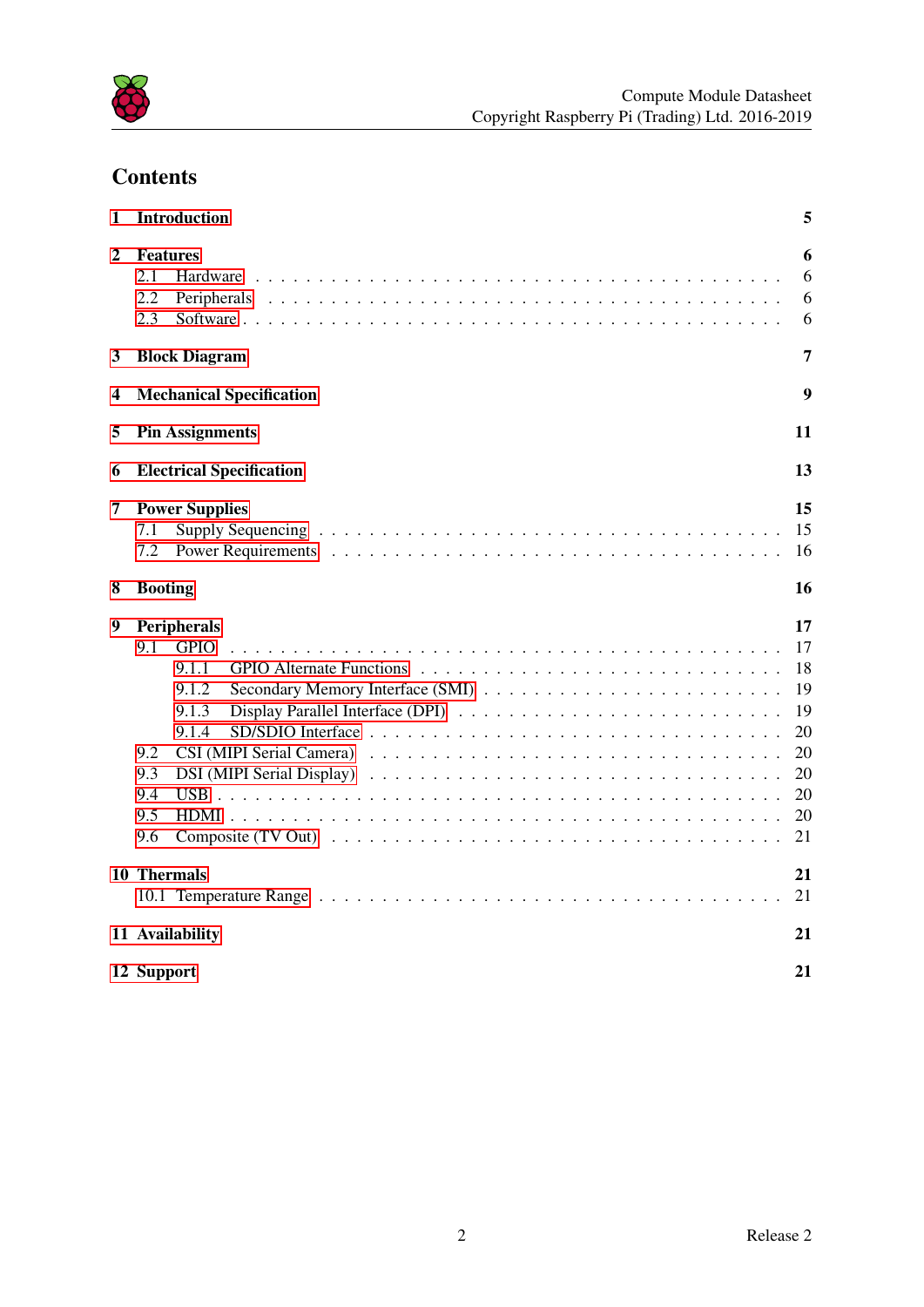

# List of Figures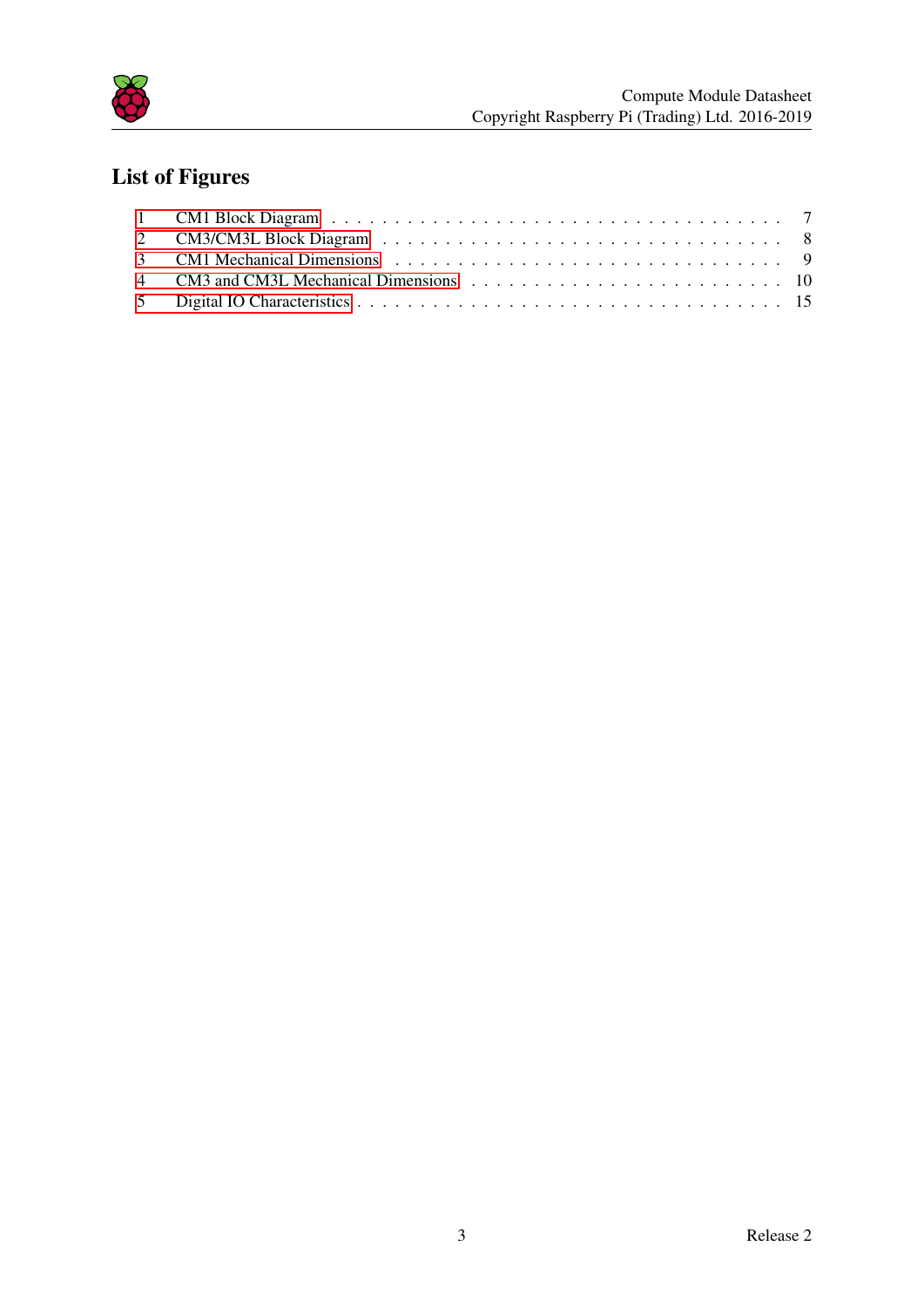

## List of Tables

| 1               |  |
|-----------------|--|
| 2 <sup>1</sup>  |  |
| $\mathcal{E}$   |  |
| $\overline{4}$  |  |
| $\sim$          |  |
| 6               |  |
| $7\overline{ }$ |  |
| 8               |  |
| 9               |  |
|                 |  |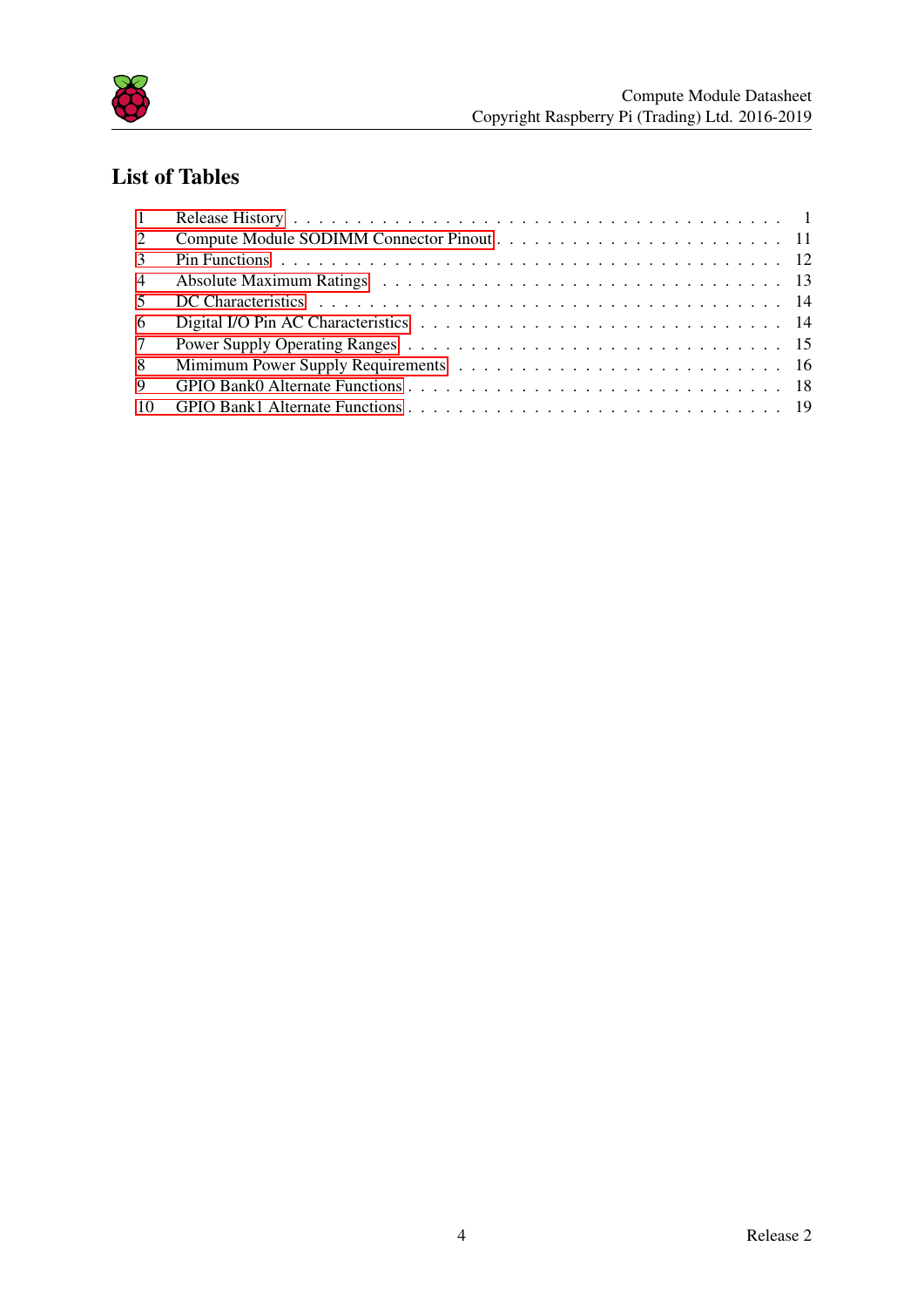

## <span id="page-5-0"></span>1 Introduction

Please note that CM1/CM3/CM3L are now classed as legacy products and not recommended for new designs. For new designs please use Compute Module 3+ / Compute Module 3+ Lite, which are electrically identical and largely physically compatible with CM3/CM3L. For more information see the Compute Module 3+ Datasheet available at **<www.raspberrypi.org>**

The Raspberry Pi Compute Module (CM1), Compute Module 3 (CM3) and Compute Module 3 Lite (CM3L) are DDR2-SODIMM-mechanically-compatible System on Modules (SoMs) containing processor, memory, eMMC Flash (for CM1 and CM3) and supporting power circuitry. These modules allow a designer to leverage the Raspberry Pi hardware and software stack in their own custom systems and form factors. In addition these module have extra IO interfaces over and above what is available on the Raspberry Pi model A/B boards opening up more options for the designer.

The CM1 contains a BCM2835 processor (as used on the original Raspberry Pi and Raspberry Pi B+ models), 512MByte LPDDR2 RAM and 4Gbytes eMMC Flash. The CM3 contains a BCM2837 processor (as used on the Raspberry Pi 3), 1Gbyte LPDDR2 RAM and 4Gbytes eMMC Flash. Finally the CM3L product is the same as CM3 except the eMMC Flash is not fitted, and the SD/eMMC interface pins are available for the user to connect their own SD/eMMC device.

Note that the BCM2837 processor is an evolution of the BCM2835 processor. The only real differences are that the BCM2837 can address more RAM (up to 1Gbyte) and the ARM CPU complex has been upgraded from a single core ARM11 in BCM2835 to a Quad core Cortex A53 with dedicated 512Kbyte L2 cache in BCM2837. All IO interfaces and peripherals stay the same and hence the two chips are largely software and hardware compatible.

The pinout of CM1 and CM3 are identical. Apart from the CPU upgrade and increase in RAM the other significant hardware differences to be aware of are that CM3 has grown from 30mm to 31mm in height, the VBAT supply can now draw significantly more power under heavy CPU load, and the HDMI HPD N 1V8 (GPIO46 1V8 on CM1) and EMMC EN N 1V8 (GPIO47 1V8 on CM1) are now driven from an IO expander rather than the processor. If a designer of a CM1 product has a suitably specified VBAT, can accomodate the extra 1mm module height increase and has followed the design rules with respect to GPIO46 1V8 and GPIO47 1V8 then a CM3 should work fine in a board designed for a CM1.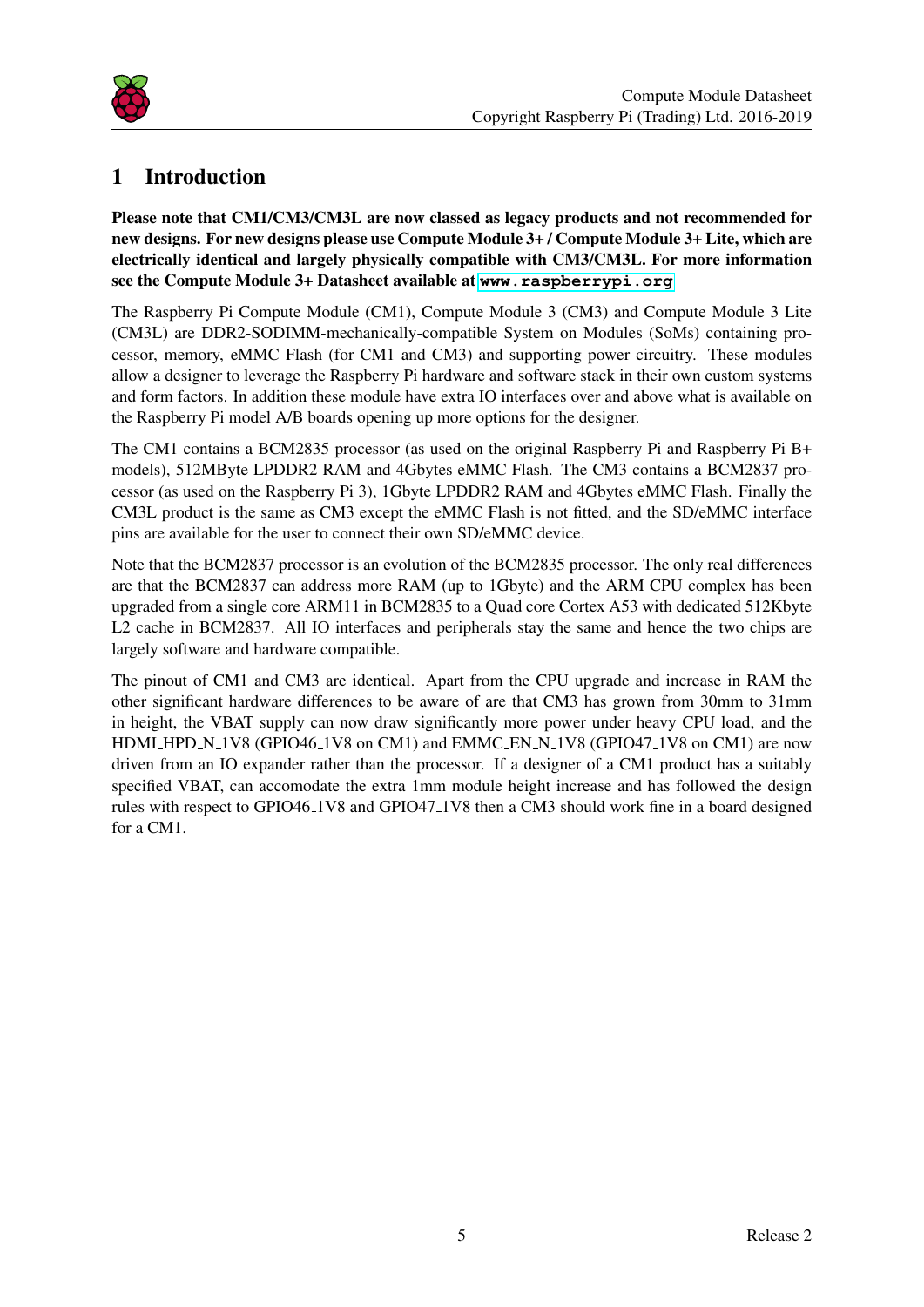

### <span id="page-6-0"></span>2 Features

- <span id="page-6-1"></span>2.1 Hardware
	- Low cost
	- Low power
	- High availability
	- High reliability
		- Tested over millions of Raspberry Pis Produced to date
		- Module IO pins have 35u hard gold plating

#### <span id="page-6-2"></span>2.2 Peripherals

- 48x GPIO
- 2x I2C
- $\cdot$  2x SPI
- 2x UART
- 2x SD/SDIO
- 1x HDMI 1.3a
- 1x USB2 HOST/OTG
- 1x DPI (Parallel RGB Display)
- 1x NAND interface (SMI)
- 1x 4-lane CSI Camera Interface (up to 1Gbps per lane)
- 1x 2-lane CSI Camera Interface (up to 1Gbps per lane)
- 1x 4-lane DSI Display Interface (up to 1Gbps per lane)
- 1x 2-lane DSI Display Interface (up to 1Gbps per lane)

### <span id="page-6-3"></span>2.3 Software

- ARMv6 (CM1) or ARMv8 (CM3, CM3L) Instruction Set
- Mature and stable Linux software stack
	- Latest Linux Kernel support
	- Many drivers upstreamed
	- Stable and well supported userland
	- Full availability of GPU functions using standard APIs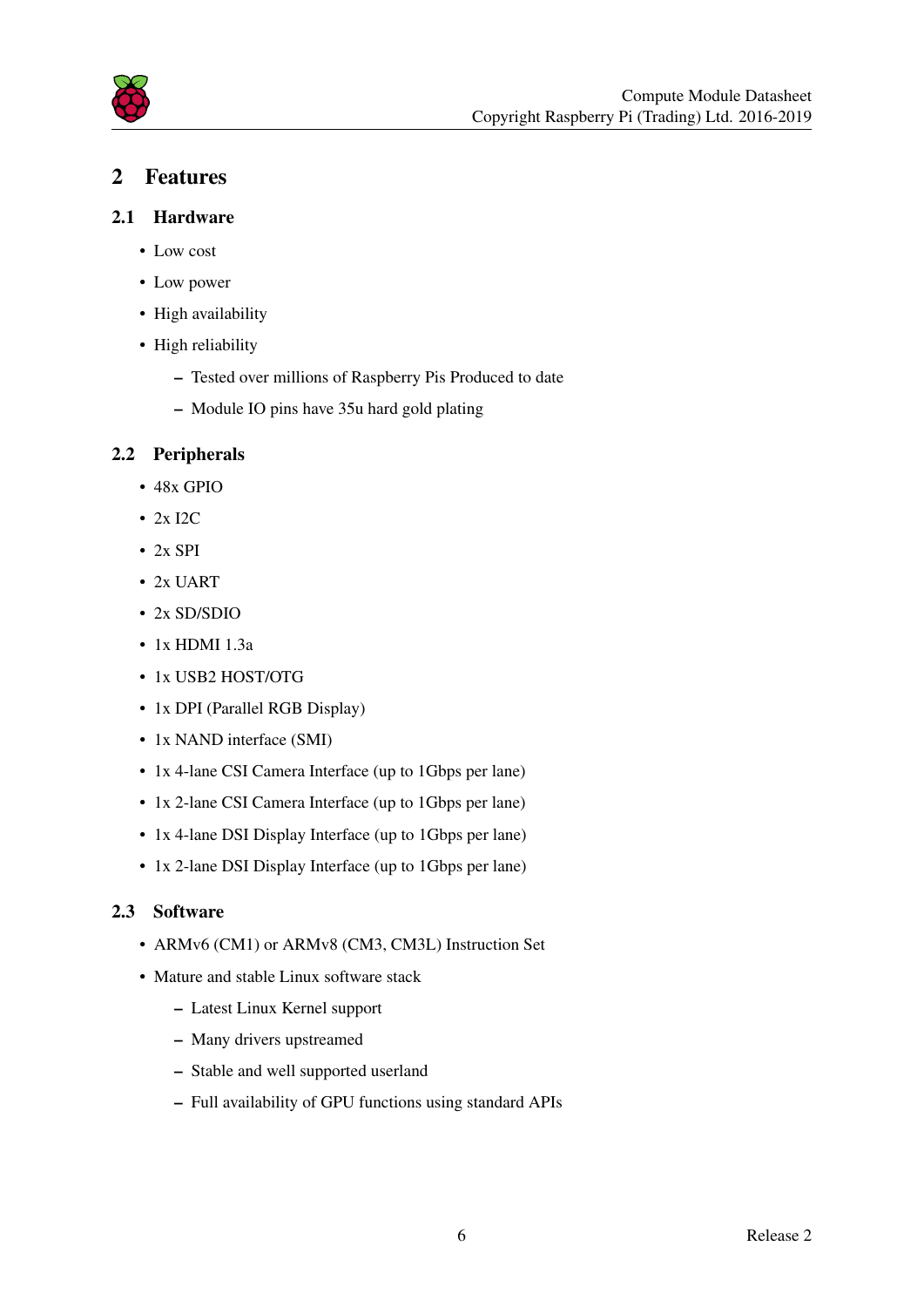

## <span id="page-7-0"></span>3 Block Diagram

<span id="page-7-1"></span>

Figure 1: CM1 Block Diagram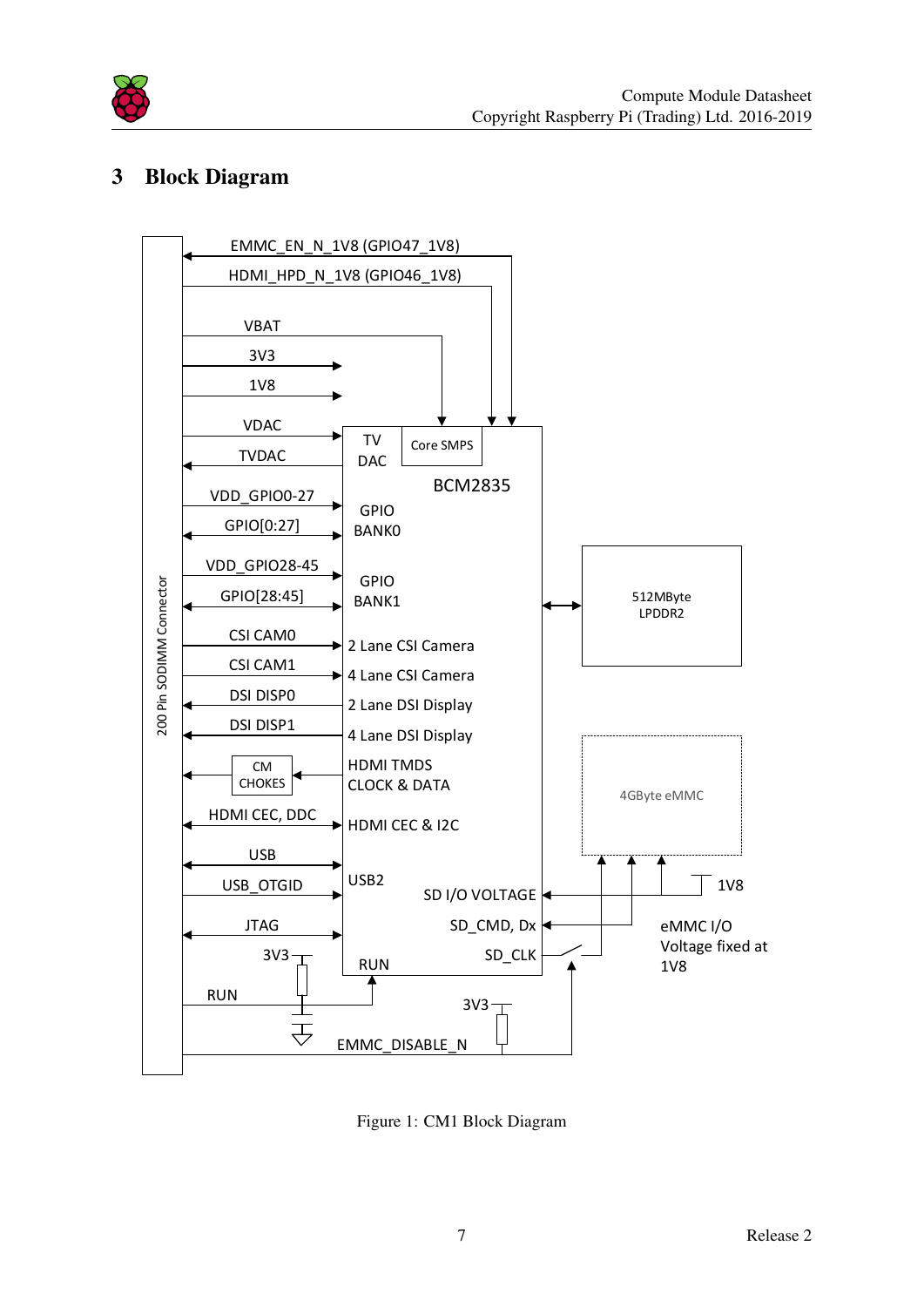

<span id="page-8-0"></span>

Figure 2: CM3/CM3L Block Diagram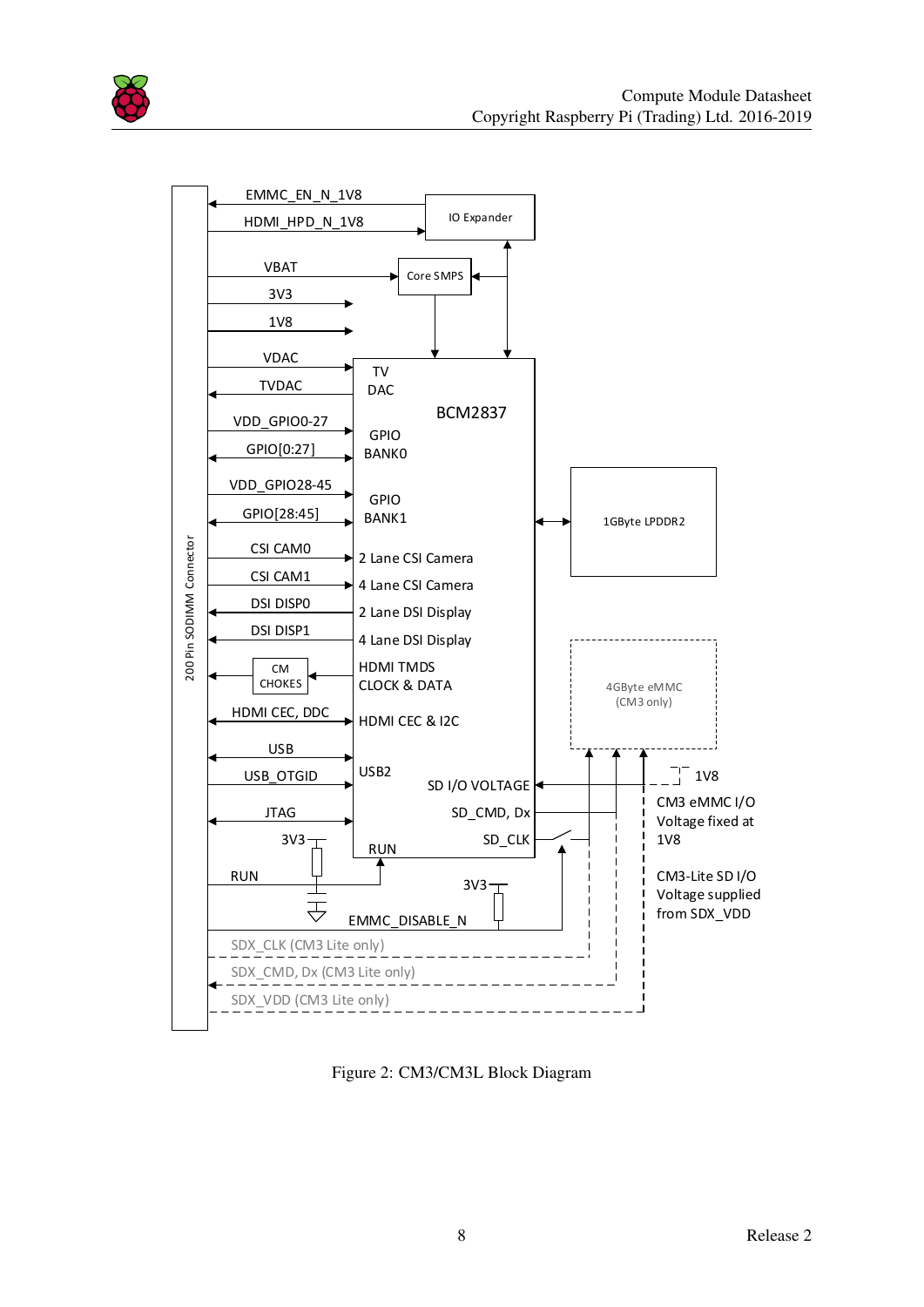

## <span id="page-9-0"></span>4 Mechanical Specification

The Compute Modules conform to JEDEC MO-224 mechanical specification for 200 pin DDR2 (1.8V) SODIMM modules (with the exception that the CM3, CM3L modules are 31mm in height rather than 30mm of CM1) and therefore should work with the many DDR2 SODIMM sockets available on the market. (Please note that the pinout of the Compute Module is not the same as a DDR2 SODIMM module; they are not electrically compatible.)

The SODIMM form factor was chosen as a way to provide the 200 pin connections using a standard, readily available and low cost connector compatible with low cost PCB manufacture.

The maximum component height on the underside of the Compute Module is 1.2mm.

The maximum component height on the top side of the Compute Module is 1.5mm.

The Compute Module PCB thickness is 1.0mm +/- 0.1mm.

Note that the location and arrangement of components on the Compute Module may change slightly over time due to revisions for cost and manufacturing considerations; however, maximum component heights and PCB thickness will be kept as specified.

Figure [3](#page-9-1) gives the CM1 mechanical dimensions. Figure [4](#page-10-0) gives the CM3 and CM3L mechanical dimensions.

<span id="page-9-1"></span>

Figure 3: CM1 Mechanical Dimensions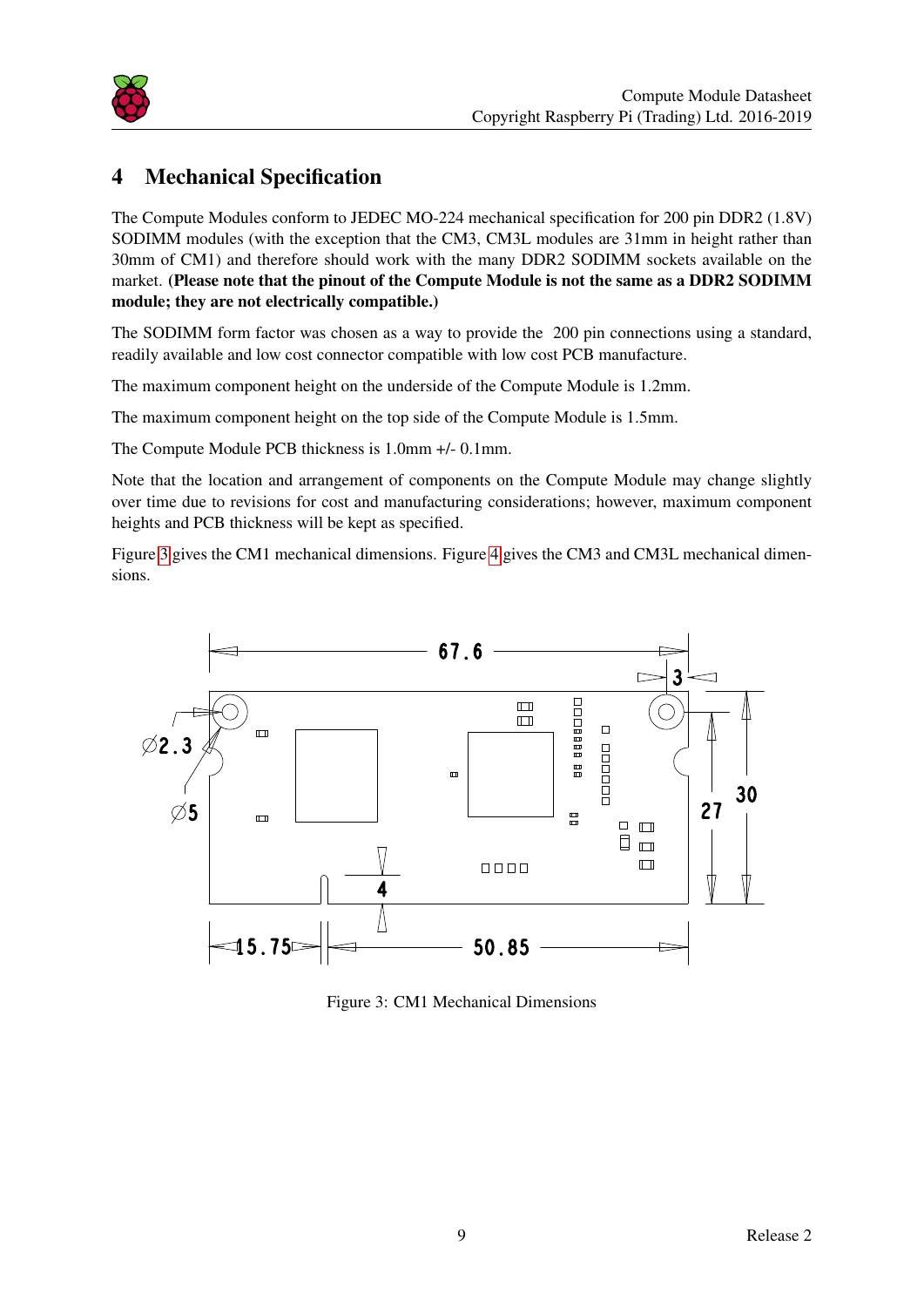

<span id="page-10-0"></span>

Figure 4: CM3 and CM3L Mechanical Dimensions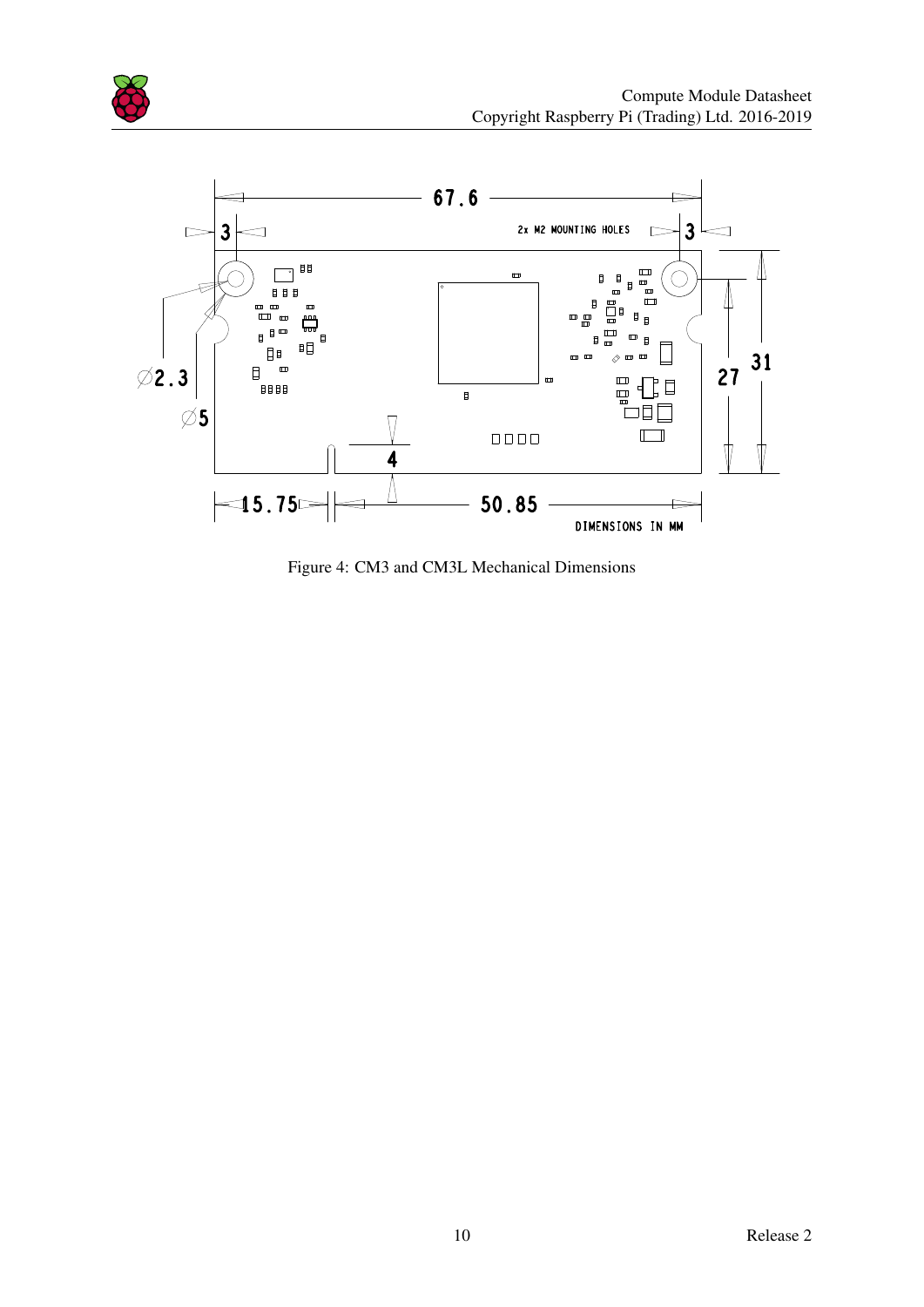

## <span id="page-11-1"></span><span id="page-11-0"></span>5 Pin Assignments



Table 2: Compute Module SODIMM Connector Pinout

Table [2](#page-11-1) gives the Compute Module pinout and Table [3](#page-12-0) gives the Compute Module pin functions.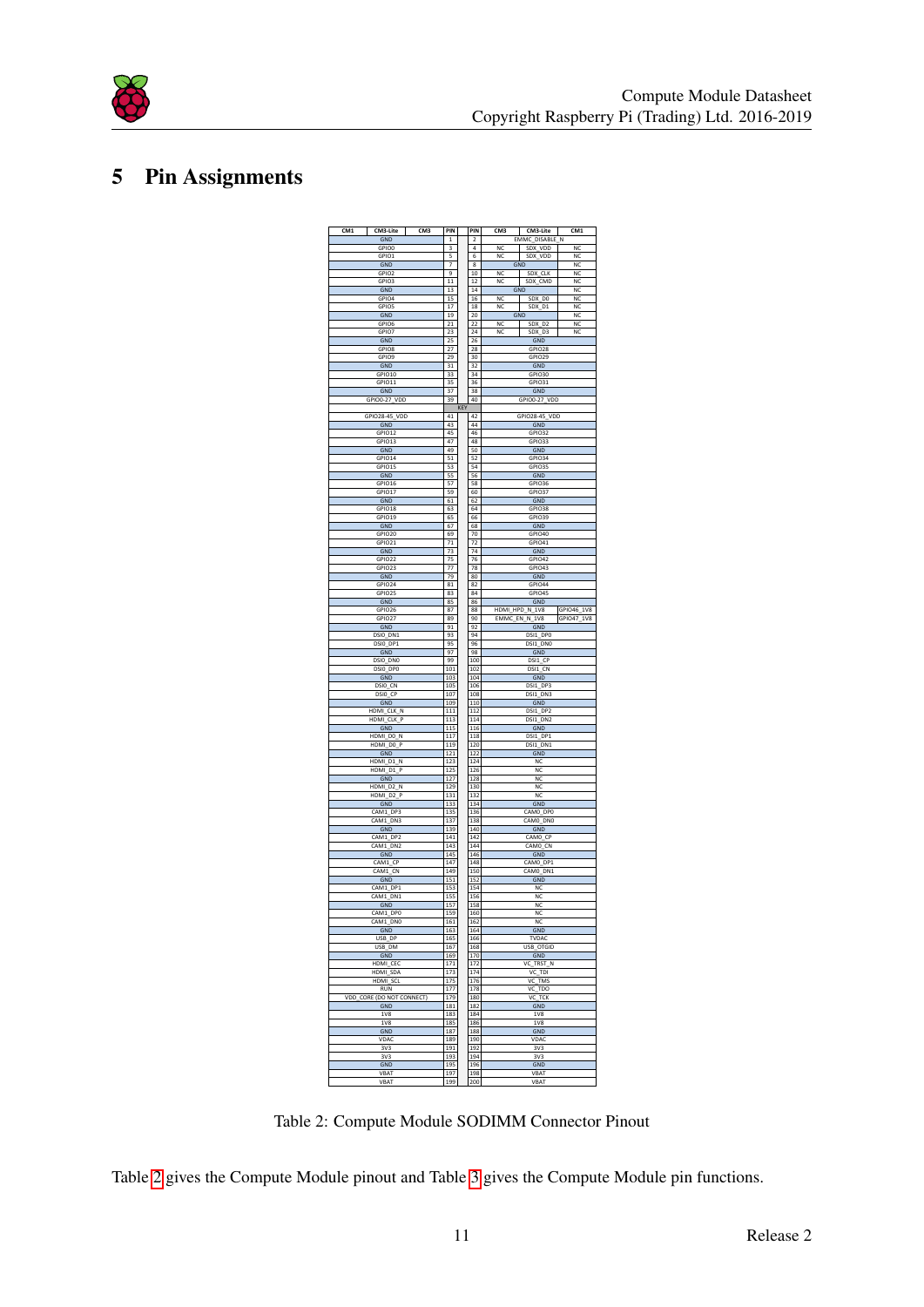

<span id="page-12-0"></span>

| <b>Pin Name</b>                                        | <b>DIR</b>   | <b>Voltage Ref</b>       | ${\bf PDN^a}$ State | If Unused       | <b>Description/Notes</b>       |
|--------------------------------------------------------|--------------|--------------------------|---------------------|-----------------|--------------------------------|
| <b>RUN</b> and Boot Control (see text for usage guide) |              |                          |                     |                 |                                |
| <b>RUN</b>                                             | I            | $3V3^b$                  | Pull High           | Leave open      | Has internal 10k pull up       |
| <b>EMMC_DISABLE_N</b>                                  | I            | $3V3^b$                  | Pull High           | Leave open      | Has internal 10k pull up       |
| EMMC_EN_N_1V8                                          | О            | 1V8                      | Pull High           | Leave open      | Has internal 2k2 pull up       |
| <b>GPIO</b>                                            |              |                          |                     |                 |                                |
| GPIO[27:0]                                             | I/O          | GPIO0-27_VDD             | Pull or $Hi-Zc$     | Leave open      | GPIO Bank 0                    |
| GPIO[45:28]                                            | I/O          | <b>GPIO28-45_VDD</b>     | Pull or $Hi-Zc$     | Leave open      | GPIO Bank 1                    |
| Primary SD Interface <sup>d,e</sup>                    |              |                          |                     |                 |                                |
| <b>SDX_CLK</b>                                         | 0            | <b>SDX_VDD</b>           | Pull High           | Leave open      | Primary SD interface CLK       |
| SDX_CMD                                                | I/O          | <b>SDX_VDD</b>           | Pull High           | Leave open      | Primary SD interface CMD       |
| SDX_Dx                                                 | I/O          | <b>SDX_VDD</b>           | Pull High           | Leave open      | Primary SD interface DATA      |
| <b>USB</b> Interface                                   |              |                          |                     |                 |                                |
| USB_Dx                                                 | I/O          |                          | Ζ                   | Leave open      | Serial interface               |
| <b>USB_OTGID</b>                                       | I            | 3V3                      |                     | Tie to GND      | OTG pin detect                 |
| <b>HDMI</b> Interface                                  |              |                          |                     |                 |                                |
| HDMI_SCL                                               | I/O          | $3V3^b$                  | $Z^f$               | 1K8 pull to 3V3 | DDC Clock (5.5V tolerant)      |
| <b>HDMLSDA</b>                                         | I/O          | $3V3^b$                  | $\mathrm{Z}^f$      | 1K8 pull to 3V3 | DDC Data (5.5V tolerant)       |
| <b>HDMI_CEC</b>                                        | I/O          | 3V <sub>3</sub>          | Ζ                   | Leave open      | CEC (has internal 27k pull up) |
| HDMI_CLKx                                              | О            | $\blacksquare$           | Ζ                   | Leave open      | <b>HDMI</b> serial clock       |
| HDMI_Dx                                                | O            |                          | Z                   | Leave open      | HDMI serial data               |
| HDMI_HPD_N_1V8                                         | I            | 1V8                      | Pull High           | Leave open      | HDMI hotplug detect            |
| CAM0 (CSI0) 2-lane Interface                           |              |                          |                     |                 |                                |
| CAM0 <sub>-Cx</sub>                                    | I            |                          | Ζ                   | Leave open      | Serial clock                   |
| CAM0_Dx                                                | I            | $\overline{a}$           | Ζ                   | Leave open      | Serial data                    |
| CAM1 (CSI1) 4-lane Interface                           |              |                          |                     |                 |                                |
| CAM1_Cx                                                | I            |                          | Ζ                   | Leave open      | Serial clock                   |
| CAM1_Dx                                                | I            |                          | Ζ                   | Leave open      | Serial data                    |
| DSI0 (Display 0) 2-lane Interface                      |              |                          |                     |                 |                                |
| $DSI0_Cx$                                              | О            |                          | Ζ                   | Leave open      | Serial clock                   |
| DSI0_Dx                                                | $\Omega$     | ÷,                       | Z                   | Leave open      | Serial data                    |
| DSI1 (Display 1) 4-lane Interface                      |              |                          |                     |                 |                                |
| DSI1_Cx                                                | О            |                          | Ζ                   | Leave open      | Serial clock                   |
| DSI1_Dx                                                | O            | $\sim$                   | Z                   | Leave open      | Serial data                    |
| TV Out                                                 |              |                          |                     |                 |                                |
| <b>TVDAC</b>                                           | $\mathbf{O}$ | $\overline{\phantom{0}}$ | Ζ                   | Leave open      | Composite video DAC output     |
| <b>JTAG</b> Interface                                  |              |                          |                     |                 |                                |
| <b>TMS</b>                                             | I            | 3V3                      | Ζ                   | Leave open      | Has internal 50k pull up       |
| TRST_N                                                 | I            | 3V3                      | Z                   | Leave open      | Has internal 50k pull up       |
| <b>TCK</b>                                             | I            | 3V3                      | Ζ                   | Leave open      | Has internal 50k pull up       |
| TDI                                                    | I            | 3V3                      | Z                   | Leave open      | Has internal 50k pull up       |
| TDO                                                    | $\mathbf{O}$ | 3V3                      | $\mathbf{O}$        | Leave open      | Has internal 50k pull up       |

<sup>a</sup> The PDN column indicates power-down state (when RUN pin LOW)

 $<sup>b</sup>$  Must be driven by an open-collector driver</sup>

 $c$  GPIO have software enabled pulls which keep state over power-down

 $\frac{d}{dt}$  Only available on Lite variants

<sup>e</sup> The CM will always try to boot from this interface first

 $f$  Requires external pull-up resistor to 5V as per HDMI spec

Table 3: Pin Functions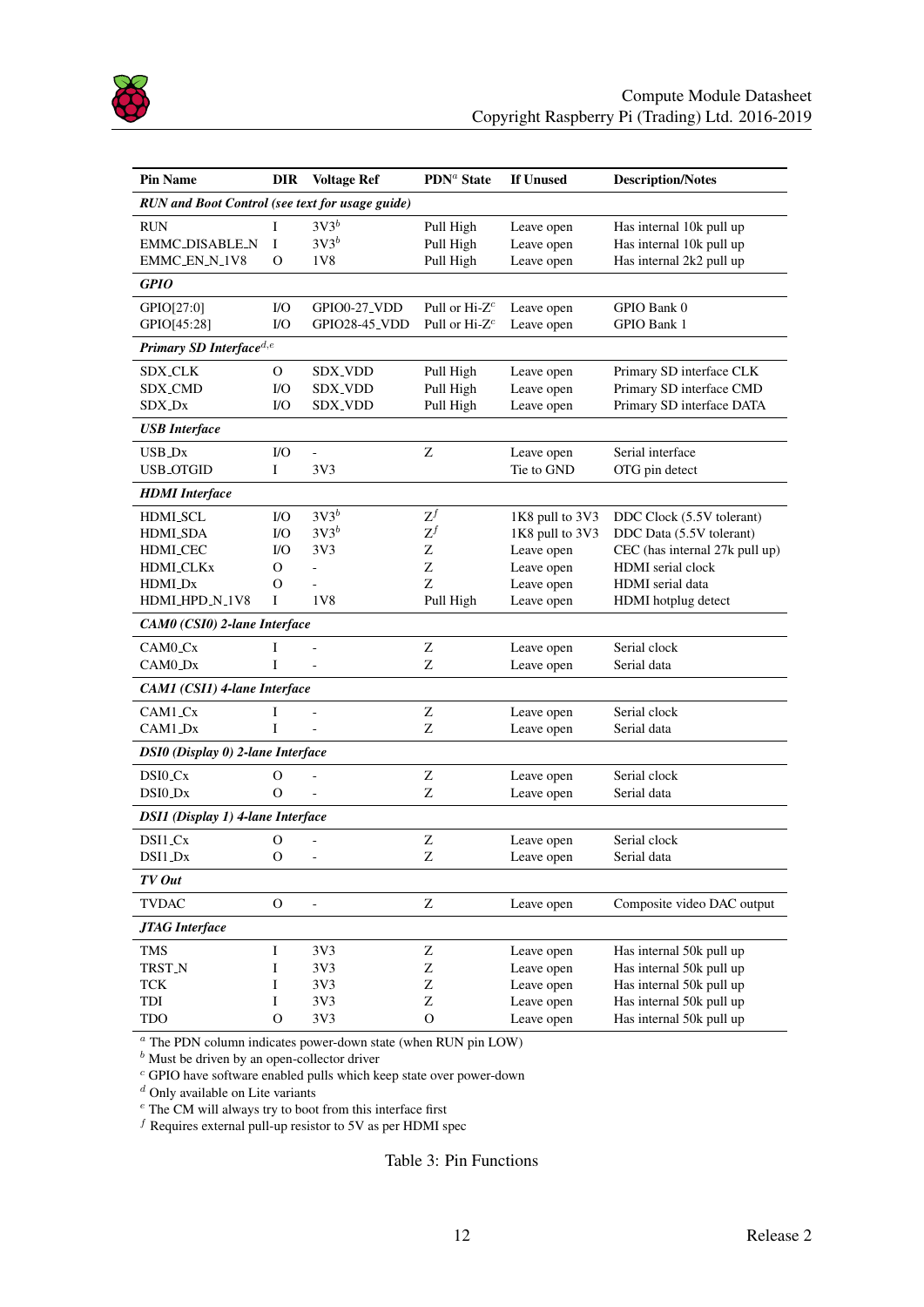

## <span id="page-13-1"></span>6 Electrical Specification

Caution! Stresses above those listed in Table [4](#page-13-0) may cause permanent damage to the device. This is a stress rating only; functional operation of the device under these or any other conditions above those listed in the operational sections of this specification is not implied. Exposure to absolute maximum rating conditions for extended periods may affect device reliability.

<span id="page-13-0"></span>

| <b>Symbol</b> | <b>Parameter</b>               | <b>Minimum</b> | <b>Maximum</b> | Unit |
|---------------|--------------------------------|----------------|----------------|------|
| VBAT          | Core SMPS Supply               | $-0.5$         | 6.0            | V    |
| 3V3           | 3V3 Supply Voltage             | $-0.5$         | 4.10           | V    |
| 1V8           | 1V8 Supply Voltage             | $-0.5$         | 2.10           | V    |
| <b>VDAC</b>   | TV DAC Supply                  | $-0.5$         | 4.10           | V    |
| GPIO0-27_VDD  | GPIO0-27 I/O Supply Voltage    | $-0.5$         | 4.10           | V    |
| GPIO28-45_VDD | GPIO28-45 I/O Supply Voltage   | $-0.5$         | 4.10           | V    |
| SDX VDD       | Primary SD/eMMC Supply Voltage | $-0.5$         | 4.10           | V    |

Table 4: Absolute Maximum Ratings

DC Characteristics are defined in Table [5](#page-14-0)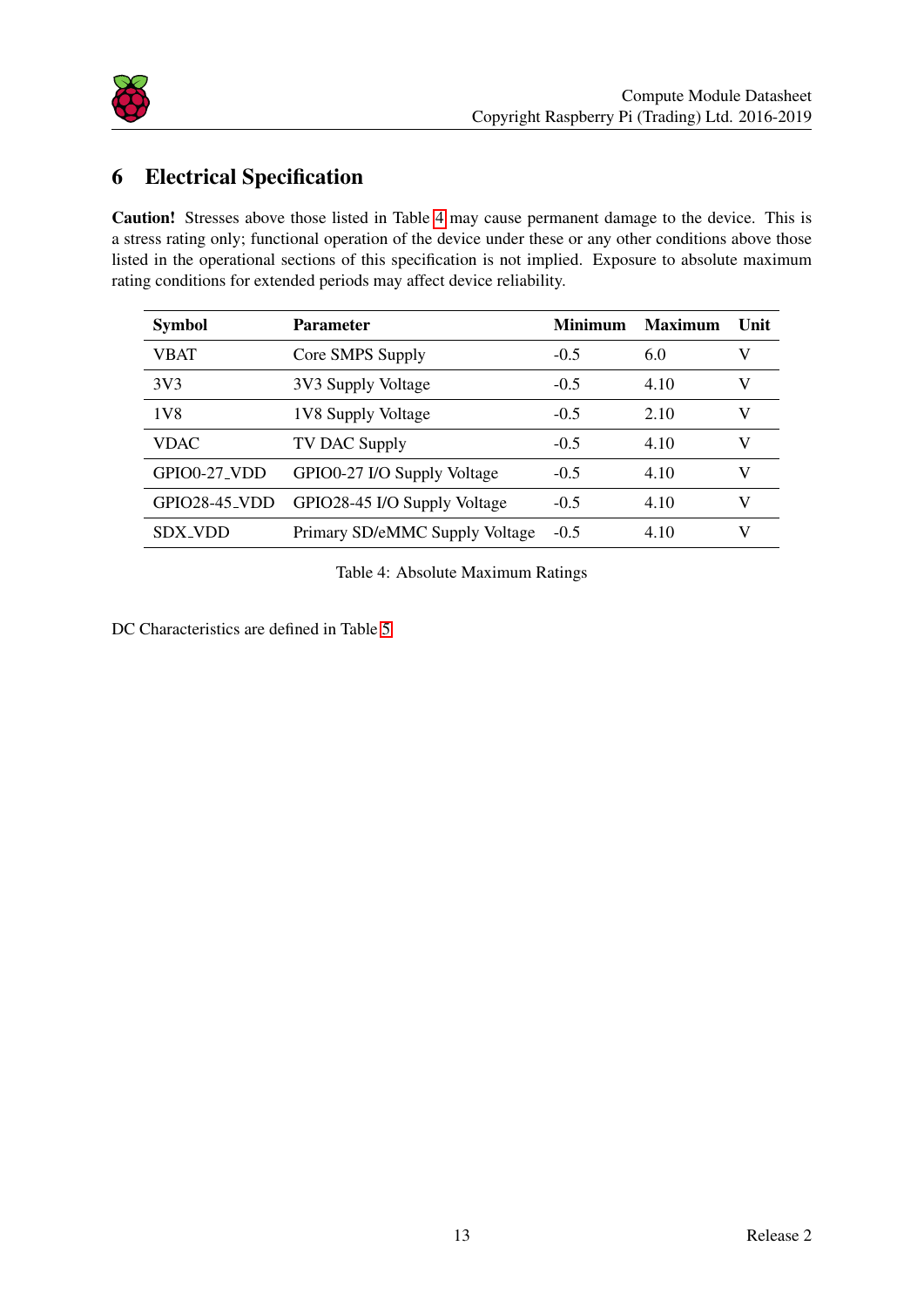

<span id="page-14-0"></span>

| <b>Symbol</b>      | <b>Parameter</b>                             | <b>Conditions</b>               | <b>Minimum</b> | <b>Typical</b>           | <b>Maximum</b> | Unit      |
|--------------------|----------------------------------------------|---------------------------------|----------------|--------------------------|----------------|-----------|
| $V_{IL}$           | Input low voltage <sup><i>a</i></sup>        | $VDDIO = 1.8V$                  |                |                          | 0.6            | V         |
|                    |                                              | $VDDIO = 2.7V$                  |                |                          | 0.8            | V         |
|                    |                                              | $VDDIO = 3.3V$                  |                |                          | 0.9            | V         |
| $V_{IH}$           | Input high voltage <sup><math>a</math></sup> | $VDDIO = 1.8V$                  | 1.0            |                          |                | V         |
|                    |                                              | $VDDIO = 2.7V$                  | 1.3            |                          |                | V         |
|                    |                                              | $VDDIO = 3.3V$                  | 1.6            |                          |                | V         |
| $\mathcal{I}_{IL}$ | Input leakage current                        | $TA = +85^{\circ}C$             |                | $\overline{\phantom{0}}$ | 5              | $\mu$ A   |
| $C_{IN}$           | Input capacitance                            |                                 |                | 5                        |                | pF        |
| $V_{OL}$           | Output low voltage $b$                       | $VDD\_IO = 1.8V$ , $IOL = -2mA$ |                |                          | 0.2            | V         |
|                    |                                              | $VDDIO = 2.7V$ , $IOL = -2mA$   | $\sim$         |                          | 0.15           | V         |
|                    |                                              | $VDDIO = 3.3V$ , $IOL = -2mA$   | $\overline{a}$ |                          | 0.14           | V         |
| $V_{OH}$           | Output high voltage $b$                      | $VDDIO = 1.8V$ , $IOH = 2mA$    | 1.6            |                          |                | V         |
|                    |                                              | $VDD\_IO = 2.7V$ , $IOH = 2mA$  | 2.5            |                          |                | V         |
|                    |                                              | $VDD\_IO = 3.3V$ , $IOH = 2mA$  | 3.0            |                          |                | V         |
| $I_{OL}$           | Output low current <sup>c</sup>              | $VDD\_IO = 1.8V$ , $VO = 0.4V$  | 12             |                          |                | mA        |
|                    |                                              | $VDDIO = 2.7V$ , $VO = 0.4V$    | 17             |                          |                | mA        |
|                    |                                              | $VDDIO = 3.3V, VO = 0.4V$       | 18             |                          |                | mA        |
| $I_{OH}$           | Output high current $c$                      | $VDDIO = 1.8V, VO = 1.4V$       | 10             |                          |                | mA        |
|                    |                                              | $VDDIO = 2.7V$ , $VO = 2.3V$    | 16             |                          |                | mA        |
|                    |                                              | $VDDIO = 3.3V, VO = 2.3V$       | 17             |                          |                | mA        |
| $R_{PU}$           | Pullup resistor                              | $\overline{\phantom{a}}$        | 50             | ÷.                       | 65             | $k\Omega$ |
| $R_{PD}$           | Pulldown resistor                            |                                 | 50             | ÷                        | 65             | $k\Omega$ |

<sup>a</sup> Hysteresis enabled

 $<sup>b</sup>$  Default drive strength (8mA)</sup>

 $c$  Maximum drive strength (16mA)

#### Table 5: DC Characteristics

AC Characteristics are defined in Table [6](#page-14-1) and Fig. [5.](#page-15-2)

<span id="page-14-1"></span>

| <b>Pin Name</b> | <b>Symbol</b> | <b>Parameter</b>                                     | <b>Minimum</b> | <b>Typical</b> | <b>Maximum</b> | Unit |
|-----------------|---------------|------------------------------------------------------|----------------|----------------|----------------|------|
| Digital outputs | $t_{rise}$    | 10-90% rise time <sup><math>a</math></sup>           |                | 1.6            | ۰              | ns   |
| Digital outputs | $t_{fall}$    | 90-10% fall time <sup><math>a</math></sup>           |                | 1.7            | ۰              | ns   |
| <b>GPCLK</b>    | $t_{JOSC}$    | Oscillator-derived GPCLK<br>cycle-cycle jitter (RMS) |                |                | 20             | ps   |
| <b>GPCLK</b>    | $t_{JPLL}$    | PLL-derived GPCLK<br>cycle-cycle jitter (RMS)        |                |                | 48             | ps   |

<sup>a</sup> Default drive strength,  $CL = 5pF$ , VDD<sub>-IOx</sub> = 3.3V

Table 6: Digital I/O Pin AC Characteristics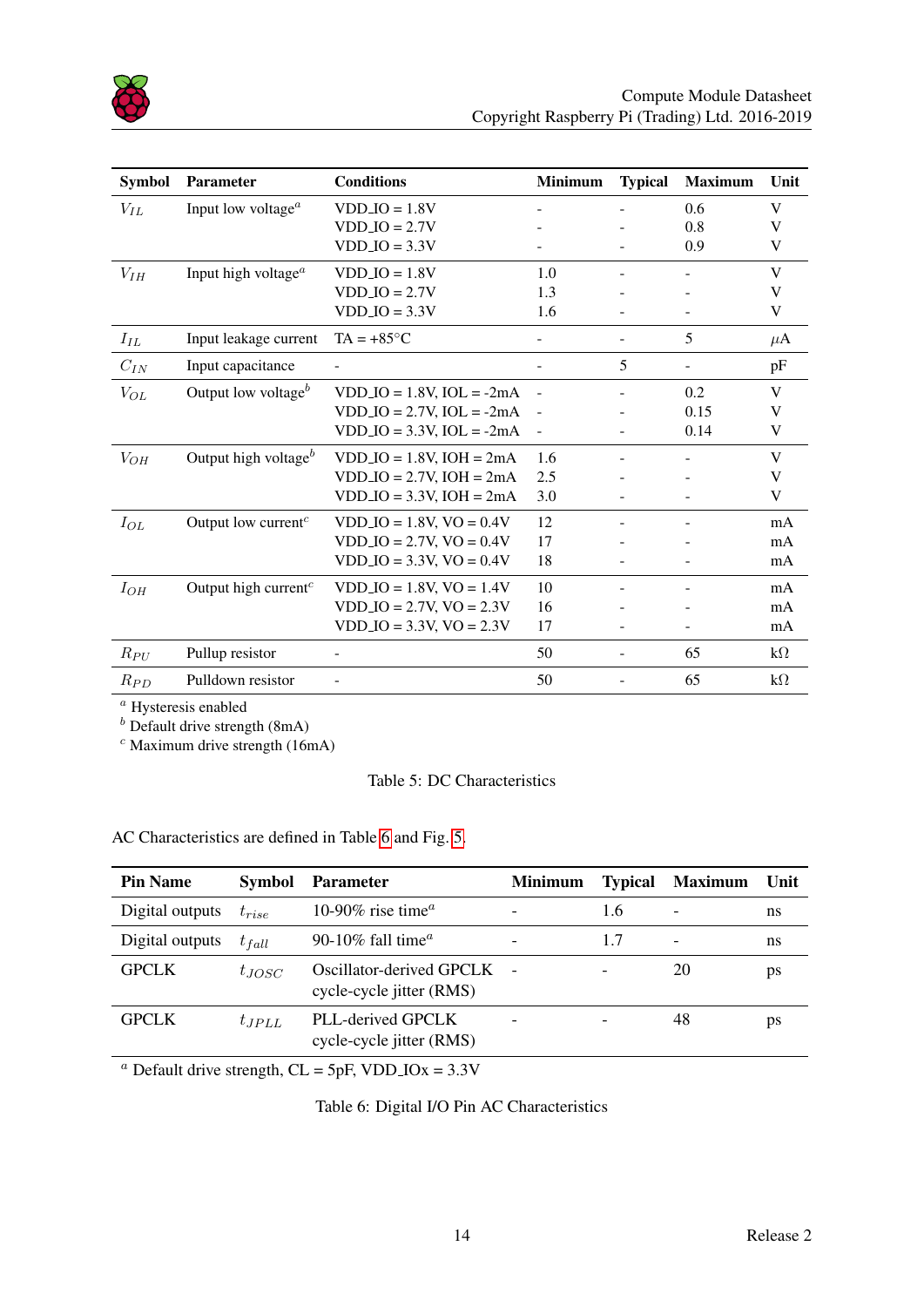

<span id="page-15-2"></span>

Figure 5: Digital IO Characteristics

## <span id="page-15-0"></span>7 Power Supplies

The Compute Module has six separate supplies that must be present and powered at all times; you cannot leave any of them unpowered, even if a specific interface or GPIO bank is unused. The six supplies are as follows:

- 1. VBAT is used to power the BCM283x processor core. It feeds the SMPS that generates the chip core voltage.
- 2. 3V3 powers various BCM283x PHYs, IO and the eMMC Flash.
- 3. 1V8 powers various BCM283x PHYs, IO and SDRAM.
- 4. VDAC powers the composite (TV-out) DAC.
- 5. GPIO0-27 VREF powers the GPIO 0-27 IO bank.
- 6. GPIO28-45 VREF powers the GPIO 28-45 IO bank.

<span id="page-15-3"></span>

| <b>Supply</b>        | <b>Descripion</b>                       | <b>Minimum</b> | <b>Typical</b> | <b>Maximum</b> | Unit |
|----------------------|-----------------------------------------|----------------|----------------|----------------|------|
| <b>VBAT</b>          | Core SMPS Supply                        | 2.5            |                | $5.0 + 5\%$    | V    |
| 3V <sub>3</sub>      | 3V3 Supply Voltage                      | $3.3 - 5\%$    | 3.3            | $3.3 + 5\%$    | V    |
| 1V8                  | 1V8 Supply Voltage                      | $1.8 - 5\%$    | 1.8            | $1.8 + 5\%$    | V    |
| <b>VDAC</b>          | TV DAC Supply <sup><math>a</math></sup> | $2.5 - 5\%$    | 2.8            | $3.3 + 5\%$    | V    |
| GPIO0-27_VDD         | GPIO0-27 I/O Supply Voltage             | $1.8 - 5\%$    |                | $3.3 + 5\%$    | V    |
| <b>GPIO28-45_VDD</b> | GPIO28-45 I/O Supply Voltage            | $1.8 - 5\%$    |                | $3.3 + 5\%$    | V    |
| <b>SDX_VDD</b>       | Primary SD/eMMC Supply Voltage          | $1.8 - 5\%$    |                | $3.3 + 5\%$    | V    |

<sup>a</sup> Requires a clean 2.5-2.8V supply if TV DAC is used, else connect to 3V3

Table 7: Power Supply Operating Ranges

#### <span id="page-15-1"></span>7.1 Supply Sequencing

Supplies should be staggered so that the highest voltage comes up first, then the remaining voltages in descending order. This is to avoid forward biasing internal (on-chip) diodes between supplies, and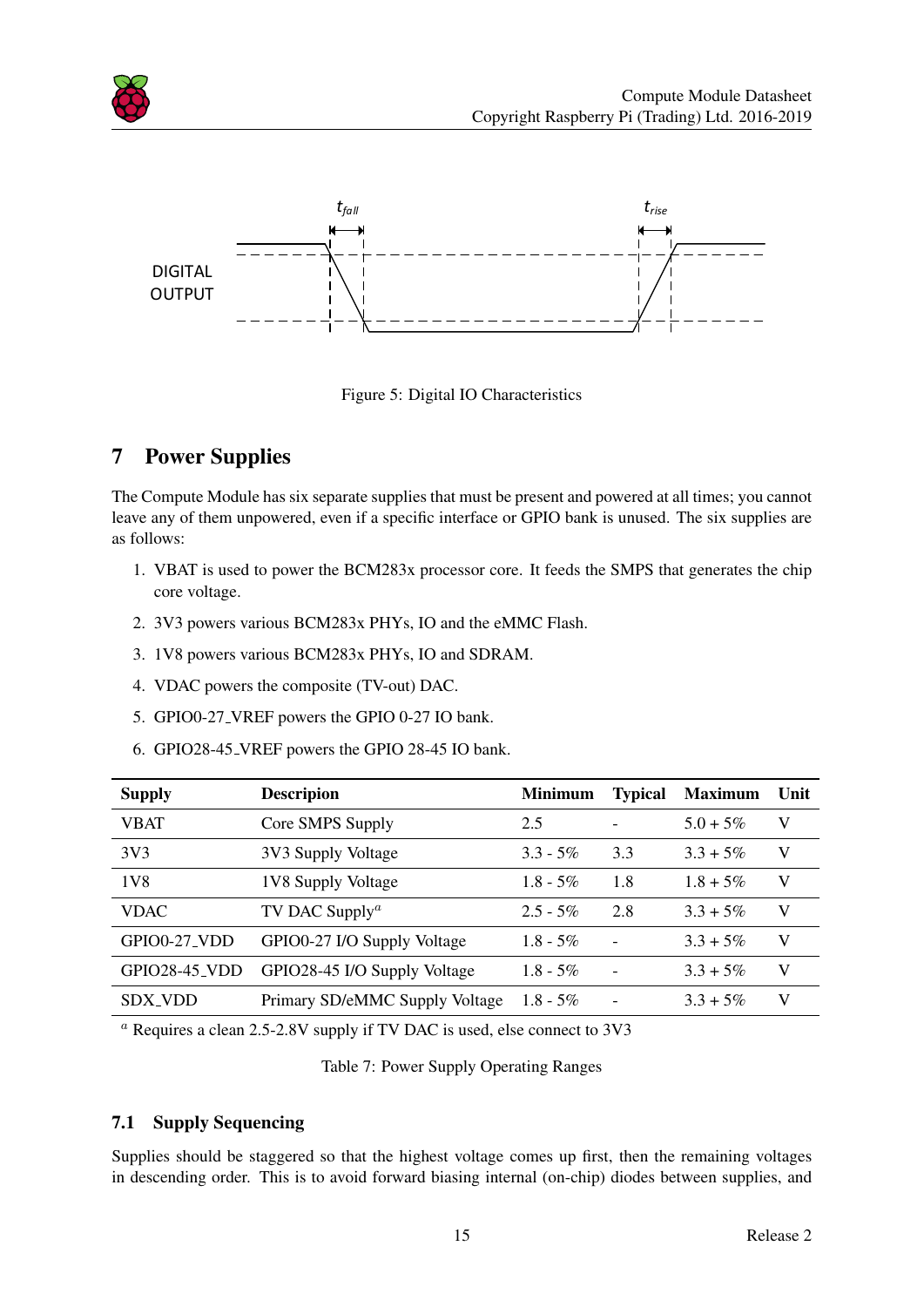

causing latch-up. Alternatively supplies can be synchronised to come up at exactly the same time as long as at no point a lower voltage supply rail voltage exceeds a higher voltage supply rail voltage.

#### <span id="page-16-0"></span>7.2 Power Requirements

Exact power requirements will be heavily dependent upon the individual use case. If an on-chip subsystem is unused, it is usually in a low power state or completely turned off. For instance, if your application does not use 3D graphics then a large part of the core digital logic will never turn on and need power. This is also the case for camera and display interfaces, HDMI, USB interfaces, video encoders and decoders, and so on.

Powerchain design is critical for stable and reliable operation of the Compute Module. We strongly recommend that designers spend time measuring and verifying power requirements for their particular use case and application, as well as paying careful attention to power supply sequencing and maximum supply voltage tolerance.

<span id="page-16-2"></span>

| <b>Supply</b>   | <b>Minimum Requirement</b> | Unit |
|-----------------|----------------------------|------|
| VBAT (CM1)      | $2000^a$                   | mW   |
| VBAT (CM3,3L)   | $3500^a$                   | mW   |
| 3V <sub>3</sub> | 250                        | mA   |
| 1 <sub>V8</sub> | 250                        | mA   |
| <b>VDAC</b>     | 25                         | mA   |
| GPIO0-27_VDD    | $50^b$                     | mA   |
| GPIO28-45_VDD   | $50^b$                     | mA   |
| SDX_VDD         | $50^b$                     | mA   |

Table [8](#page-16-2) specifies the recommneded minimum power supply outputs required to power the Compute Module.

<sup>a</sup> Recommended minimum. Actual power drawn is very dependent on use-case

 $<sup>b</sup>$  Each GPIO can supply up to 16mA, aggregate current per bank must not exceed 50mA</sup>

Table 8: Mimimum Power Supply Requirements

## <span id="page-16-1"></span>8 Booting

The 4GB eMMC Flash device on CM3 is directly connected to the primary BCM2837 SD/eMMC interface. These connections are not accessible on the module pins. On CM3L this SD interface is available on the SDX<sub>-pins</sub>.

When initially powered on, or after the RUN pin has been held low and then released, the BCM2837 will try to access the primary SD/eMMC interface. It will then look for a file called bootcode.bin on the primary partition (which must be FAT) to start booting the system. If it cannot access the SD/eMMC device or the boot code cannot be found, it will fall back to waiting for boot code to be written to it over USB; in other words, its USB port is in slave mode waiting to accept boot code from a suitable host.

A USB boot tool is [available on Github](https://github.com/raspberrypi/tools/tree/master/usbboot) which allows a host PC running Linux to write the BCM2837 boot code over USB to the module. That boot code then runs and provides access to the SD/eMMC as a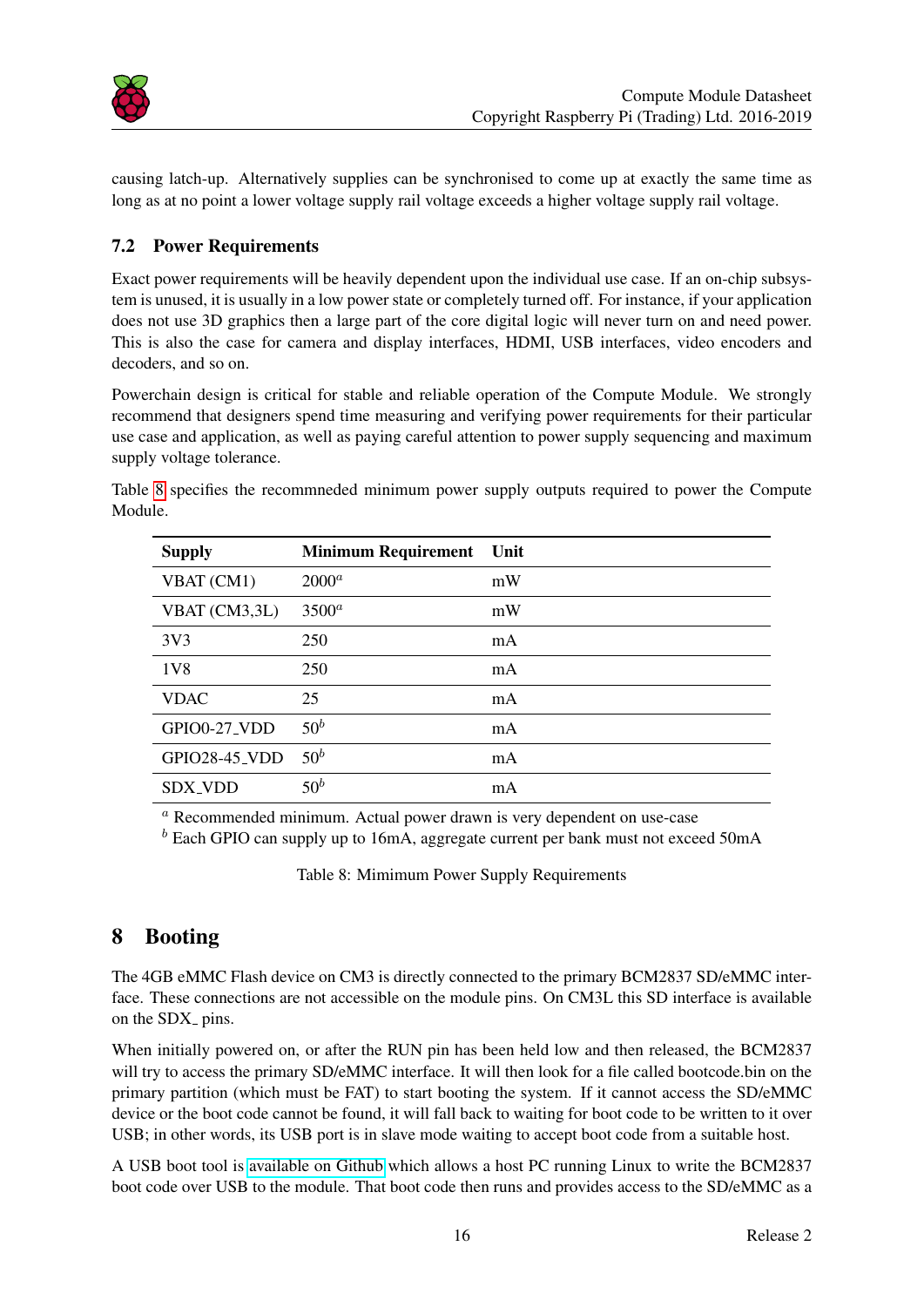

USB mass storage device, which can then be read and written using the host PC. Note that a Raspberry Pi can be used as the host machine. For those using Windows a precompiled and packeged tool is available. For more information see [here.](https://www.raspberrypi.org/documentation/hardware/computemodule/cm-emmc-flashing.md)

The Compute Module has a pin called EMMC DISABLE N which when shorted to GND will disable the SD/eMMC interface (by physically disconnecting the SD CMD pin), forcing BCM2837 to boot from USB. Note that when the eMMC is disabled in this way, it takes a couple of seconds from powering up for the processor to stop attempting to talk to the SD/eMMC device and fall back to booting from USB.

Note that once booted over USB, BCM2837 needs to re-enable the SD/eMMC device (by releasing EMMC DISABLE N) to allow access to it as mass storage. It expects to be able to do this by driving the EMMC EN N 1V8 pin LOW, which at boot is initially an input with a pull up to 1V8. If an end user wishes to add the ability to access the SD/eMMC over USB in their product, similar circuitry to that used on the Compute Module IO Board to enable/disable the USB boot and SD/eMMC must be used; that is, EMMC DISABLE N pulled low via MOSFET(s) and released again by MOSFET, with the gate controlled by EMMC EN N<sub>-1</sub>V8. Ensure you use MOSFETs suitable for switching at 1.8V (i.e. use a device with gate threshold voltage, Vt, suitable for 1.8V switching).

## <span id="page-17-0"></span>9 Peripherals

## <span id="page-17-1"></span>9.1 GPIO

BCM283x has in total 54 GPIO lines in 3 separate voltage banks. All GPIO pins have at least two alternative functions within the SoC. When not used for the alternate peripheral function, each GPIO pin may be set as an input (optionally as an interrupt) or an output. The alternate functions are usually peripheral I/Os, and most peripherals appear twice to allow flexibility on the choice of I/O voltage.

On CM1, CM3 and CM3L bank2 is used on the module to connect to the eMMC device and, on CM3 and CM3L, for an on-board I2C bus (to talk to the core SMPS and control the special function pins). On CM3L most of bank 2 is exposed to allow a user to connect their choice of SD card or eMMC device (if required).

Bank0 and 1 GPIOs are available for general use. GPIO0 to GPIO27 are bank 0 and GPIO28-45 make up bank1. GPIO0-27 VDD is the power supply for bank0 and GPIO28-45 VDD is the power supply for bank1. SDX VDD is the supply for bank2 on CM3L. These supplies can be in the range 1.8V-3.3V (see Table [7\)](#page-15-3) and are not optional; each bank must be powered, even when none of the GPIOs for that bank are used.

Note that the HDMI HPD N 1V8 and EMMC EN N 1V8 pins (on CM1 these were called GPIO46 1V8 and GPIO47 1V8 respectively) are 1.8V IO and are used for special functions (HDMI hot plug detect and boot control respectively). Please do not use these pins for any other purpose, as the software for the Compute Module will always expect these pins to have these special functions. If they are unused please leave them unconnected.

All GPIOs except GPIO28, 29, 44 and 45 have weak in-pad pull-ups or pull-downs enabled when the device is powered on. It is recommended to add off-chip pulls to GPIO28, 29, 44 and 45 to make sure they never float during power on and initial boot.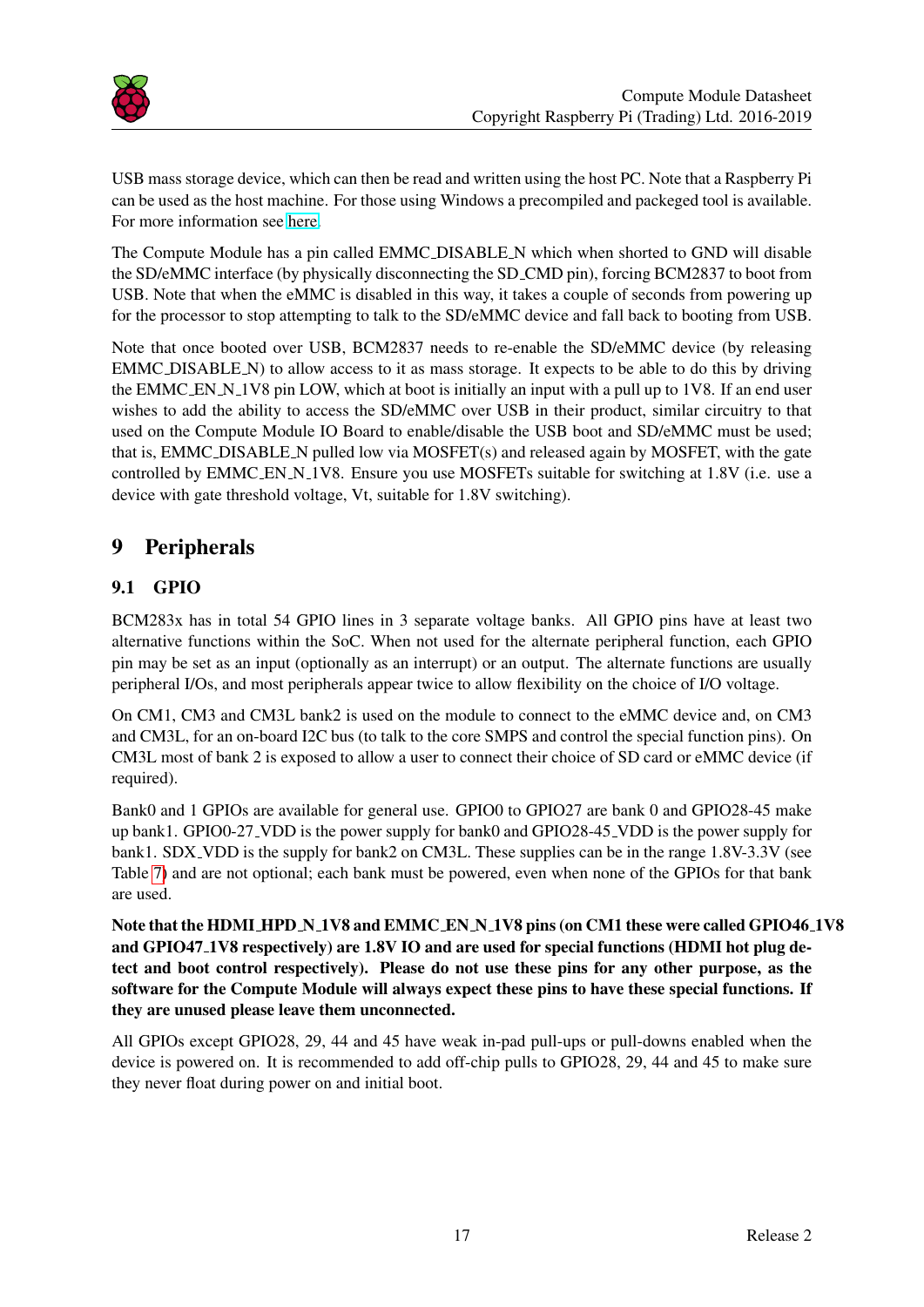

#### <span id="page-18-0"></span>9.1.1 GPIO Alternate Functions

<span id="page-18-1"></span>

|                  | <b>Default</b> |                  |                 |                  |                          |                          |                          |
|------------------|----------------|------------------|-----------------|------------------|--------------------------|--------------------------|--------------------------|
| <b>GPIO</b>      | Pull           | ALT <sub>0</sub> | ALT1            | ALT <sub>2</sub> | ALT3                     | ALT4                     | ALT5                     |
| $\boldsymbol{0}$ | High           | SDA0             | SA5             | <b>PCLK</b>      |                          | $\overline{\phantom{0}}$ | $\overline{\phantom{0}}$ |
| $\mathbf{1}$     | High           | <b>SCLO</b>      | SA4             | DE               |                          | $\blacksquare$           |                          |
| $\mathbf{2}$     | High           | SDA1             | SA3             | LCD_VSYNC        |                          | $\blacksquare$           |                          |
| 3                | High           | SCL1             | SA <sub>2</sub> | LCD_HSYNC        |                          | $\overline{\phantom{m}}$ |                          |
| $\overline{4}$   | High           | GPCLK0           | SA1             | DPI_D0           |                          | $\frac{1}{2}$            | <b>ARM_TDI</b>           |
| 5                | High           | GPCLK1           | SA <sub>0</sub> | DPI_D1           |                          |                          | ARM_TDO                  |
| 6                | High           | GPCLK2           | <b>SOE_N</b>    | DPI_D2           |                          | $\overline{\phantom{a}}$ | <b>ARM_RTCK</b>          |
| $\tau$           | High           | SPI0_CE1_N       | <b>SWE_N</b>    | DPI_D3           |                          | -                        | $\overline{a}$           |
| $\,8\,$          | High           | SPI0_CEO_N       | SD <sub>0</sub> | DPI_D4           |                          |                          |                          |
| 9                | Low            | SPI0_MISO        | SD1             | DPI_D5           |                          |                          |                          |
| 10               | Low            | SPI0_MOSI        | SD <sub>2</sub> | DPI_D6           | $\overline{a}$           | -                        | -                        |
| 11               | Low            | SPI0_SCLK        | SD <sub>3</sub> | DPI_D7           | $\blacksquare$           | -                        |                          |
| 12               | Low            | PWM0             | SD <sub>4</sub> | DPI_D8           |                          |                          | <b>ARM_TMS</b>           |
| 13               | Low            | PWM1             | SD <sub>5</sub> | DPI_D9           | $\overline{\phantom{a}}$ | $\frac{1}{2}$            | <b>ARM_TCK</b>           |
| 14               | Low            | TXD <sub>0</sub> | SD <sub>6</sub> | DPI_D10          | $\overline{a}$           | $\frac{1}{2}$            | TXD1                     |
| 15               | Low            | RXD <sub>0</sub> | SD7             | DPLD11           |                          |                          | RXD1                     |
| 16               | Low            | FL <sub>0</sub>  | SD <sub>8</sub> | DPLD12           | CTS <sub>0</sub>         | SPI1_CE2_N               | CTS1                     |
| 17               | Low            | FL1              | SD <sub>9</sub> | DPI_D13          | RTS <sub>0</sub>         | SPI1_CE1_N               | RTS1                     |
| 18               | Low            | PCM_CLK          | SD10            | DPI_D14          | $\overline{a}$           | SPI1_CE0_N               | PWM0                     |
| 19               | Low            | PCM_FS           | SD11            | DPLD15           | $\overline{a}$           | SPI1_MISO                | PWM1                     |
| 20               | Low            | PCM_DIN          | SD12            | DPI_D16          | $\overline{\phantom{a}}$ | SPI1_MOSI                | <b>GPCLK0</b>            |
| 21               | Low            | PCM_DOUT         | SD13            | DPI_D17          | $\overline{\phantom{a}}$ | SPI1_SCLK                | GPCLK1                   |
| 22               | Low            | SD0_CLK          | SD14            | DPI_D18          | SD1_CLK                  | <b>ARM_TRST</b>          | ÷,                       |
| 23               | Low            | SD0_CMD          | SD15            | DPI_D19          | SD1_CMD                  | <b>ARM_RTCK</b>          |                          |
| 24               | Low            | SD0_DAT0         | SD16            | DPI_D20          | SD1_DAT0                 | ARM_TDO                  | $\overline{\phantom{0}}$ |
| 25               | Low            | SD0_DAT1         | SD17            | DPI_D21          | SD1_DAT1                 | <b>ARM_TCK</b>           | $\overline{\phantom{0}}$ |
| 26               | Low            | SD0_DAT2         | TE <sub>0</sub> | DPI_D22          | SD1_DAT2                 | <b>ARM_TDI</b>           | $\overline{\phantom{0}}$ |
| 27               | Low            | SD0_DAT3         | TE1             | DPI_D23          | SD1_DAT3                 | <b>ARM_TMS</b>           | $\overline{\phantom{0}}$ |

Table 9: GPIO Bank0 Alternate Functions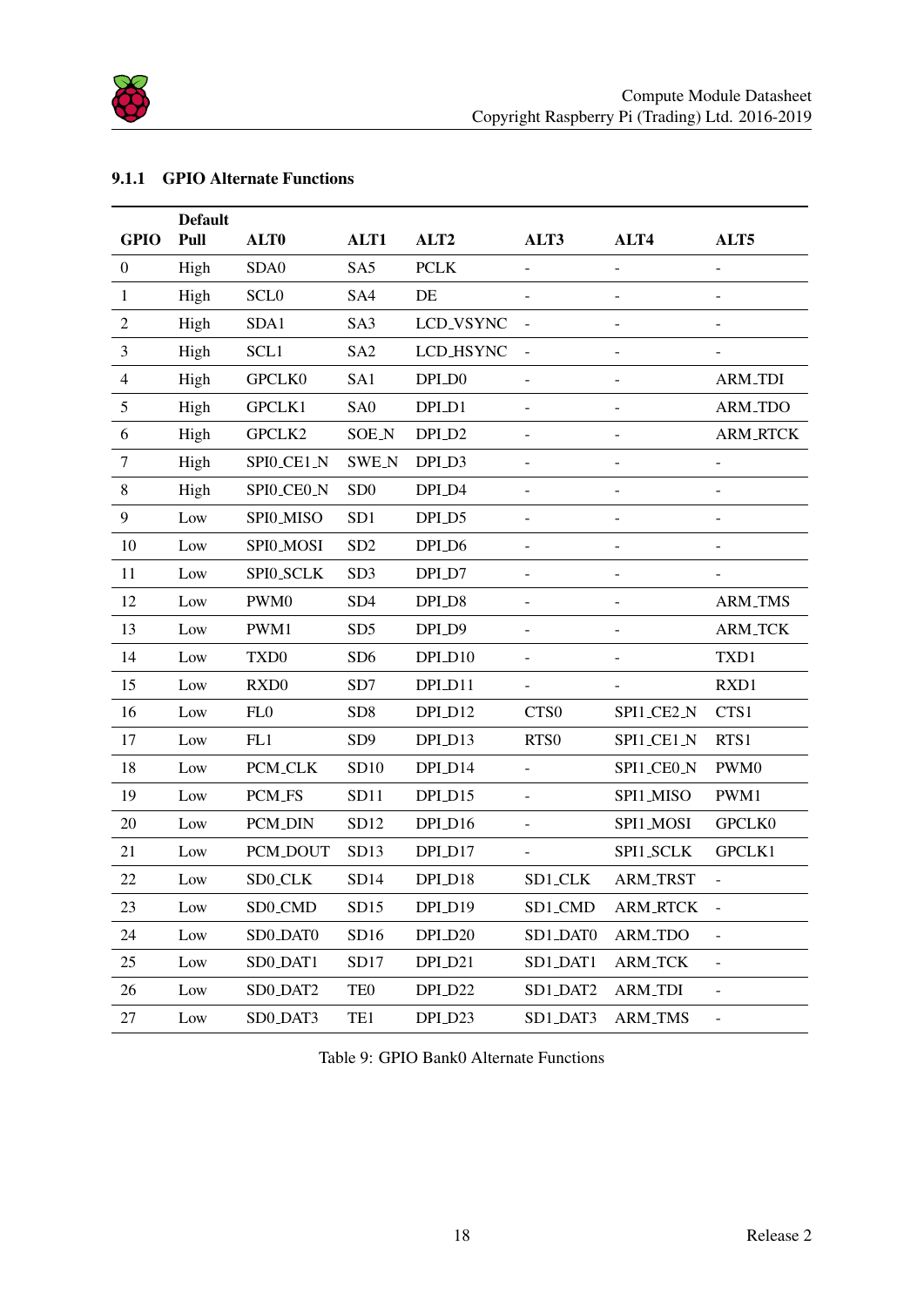

<span id="page-19-2"></span>

|             | <b>Default</b> |                  |                 |                          |                  |                          |                              |
|-------------|----------------|------------------|-----------------|--------------------------|------------------|--------------------------|------------------------------|
| <b>GPIO</b> | Pull           | ALT <sub>0</sub> | ALT1            | ALT <sub>2</sub>         | ALT3             | ALT4                     | ALT5                         |
| 28          | None           | SDA0             | SA <sub>5</sub> | PCM_CLK                  | FL <sub>0</sub>  | $\overline{\phantom{a}}$ | $\overline{\phantom{a}}$     |
| 29          | None           | <b>SCLO</b>      | SA4             | PCM_FS                   | FL1              |                          | $\qquad \qquad \blacksquare$ |
| 30          | Low            | TE <sub>0</sub>  | SA <sub>3</sub> | <b>PCM_DIN</b>           | CTS <sub>0</sub> | $\blacksquare$           | CTS1                         |
| 31          | Low            | FL <sub>0</sub>  | SA <sub>2</sub> | PCM_DOUT                 | RTS <sub>0</sub> |                          | RTS1                         |
| 32          | Low            | GPCLK0           | SA1             | <b>RING_OCLK</b>         | TXD <sub>0</sub> |                          | TXD1                         |
| 33          | Low            | FL1              | SA <sub>0</sub> | TE1                      | RXD <sub>0</sub> | $\overline{\phantom{a}}$ | RXD1                         |
| 34          | High           | <b>GPCLK0</b>    | <b>SOE_N</b>    | TE <sub>2</sub>          | SD1_CLK          |                          | $\overline{\phantom{a}}$     |
| 35          | High           | SPI0_CE1_N       | <b>SWE_N</b>    |                          | SD1_CMD          |                          |                              |
| 36          | High           | SPI0_CEO_N       | SD <sub>0</sub> | TXD <sub>0</sub>         | SD1_DAT0         |                          |                              |
| 37          | Low            | SPI0_MISO        | SD <sub>1</sub> | RXD <sub>0</sub>         | SD1_DAT1         | $\blacksquare$           | $\overline{\phantom{a}}$     |
| 38          | Low            | SPI0_MOSI        | SD <sub>2</sub> | RTS <sub>0</sub>         | SD1_DAT2         | $\overline{\phantom{a}}$ | $\overline{\phantom{a}}$     |
| 39          | Low            | SPI0_SCLK        | SD <sub>3</sub> | CTS <sub>0</sub>         | SD1_DAT3         | $\blacksquare$           | $\overline{\phantom{a}}$     |
| 40          | Low            | PWM0             | SD <sub>4</sub> | $\overline{\phantom{0}}$ | SD1_DAT4         | SPI2_MISO                | TXD1                         |
| 41          | Low            | PWM1             | SD <sub>5</sub> | TE <sub>0</sub>          | SD1_DAT5         | SPI2_MOSI                | RXD1                         |
| 42          | Low            | GPCLK1           | SD <sub>6</sub> | TE1                      | SD1_DAT6         | SPI2_SCLK                | RTS1                         |
| 43          | Low            | GPCLK2           | SD7             | TE <sub>2</sub>          | SD1_DAT7         | SPI2_CEO_N               | CTS1                         |
| 44          | None           | GPCLK1           | SDA0            | SDA1                     | TE <sub>0</sub>  | SPI2_CE1_N               | $\overline{a}$               |
| 45          | None           | PWM1             | <b>SCLO</b>     | SCL1                     | TE1              | SPI2_CE2_N               |                              |

Table 10: GPIO Bank1 Alternate Functions

Table [9](#page-18-1) and Table [10](#page-19-2) detail the default pin pull state and available alternate GPIO functions. Most of these alternate peripheral functions are described in detail in the [Broadcom Peripherals Specification](https://www.raspberrypi.org/wp-content/uploads/2012/02/BCM2835-ARM-Peripherals.pdf) [document](https://www.raspberrypi.org/wp-content/uploads/2012/02/BCM2835-ARM-Peripherals.pdf) and have Linux drivers available.

#### <span id="page-19-0"></span>9.1.2 Secondary Memory Interface (SMI)

The SMI peripheral is an asynchronous NAND type bus supporting Intel mode80 type transfers at 8 or 16 bit widths and available in the ALT1 positions on GPIO banks 0 and 1 (see Table [9](#page-18-1) and Table [10\)](#page-19-2). It is not publicly documented in the Broadcom Peripherals Specification but a Linux driver is available in the [Raspberry Pi Github Linux repository](https://github.com/raspberrypi/linux) (bcm2835\_smi.c in linux/drivers/misc).

#### <span id="page-19-1"></span>9.1.3 Display Parallel Interface (DPI)

A standard parallel RGB (DPI) interface is available on bank 0 GPIOs. This up-to-24-bit parallel interface can support a secondary display. Again this interface is not documented in the Broadcom Peripherals Specification but documentation can be found [here.](https://www.raspberrypi.org/documentation/hardware/raspberrypi/dpi/)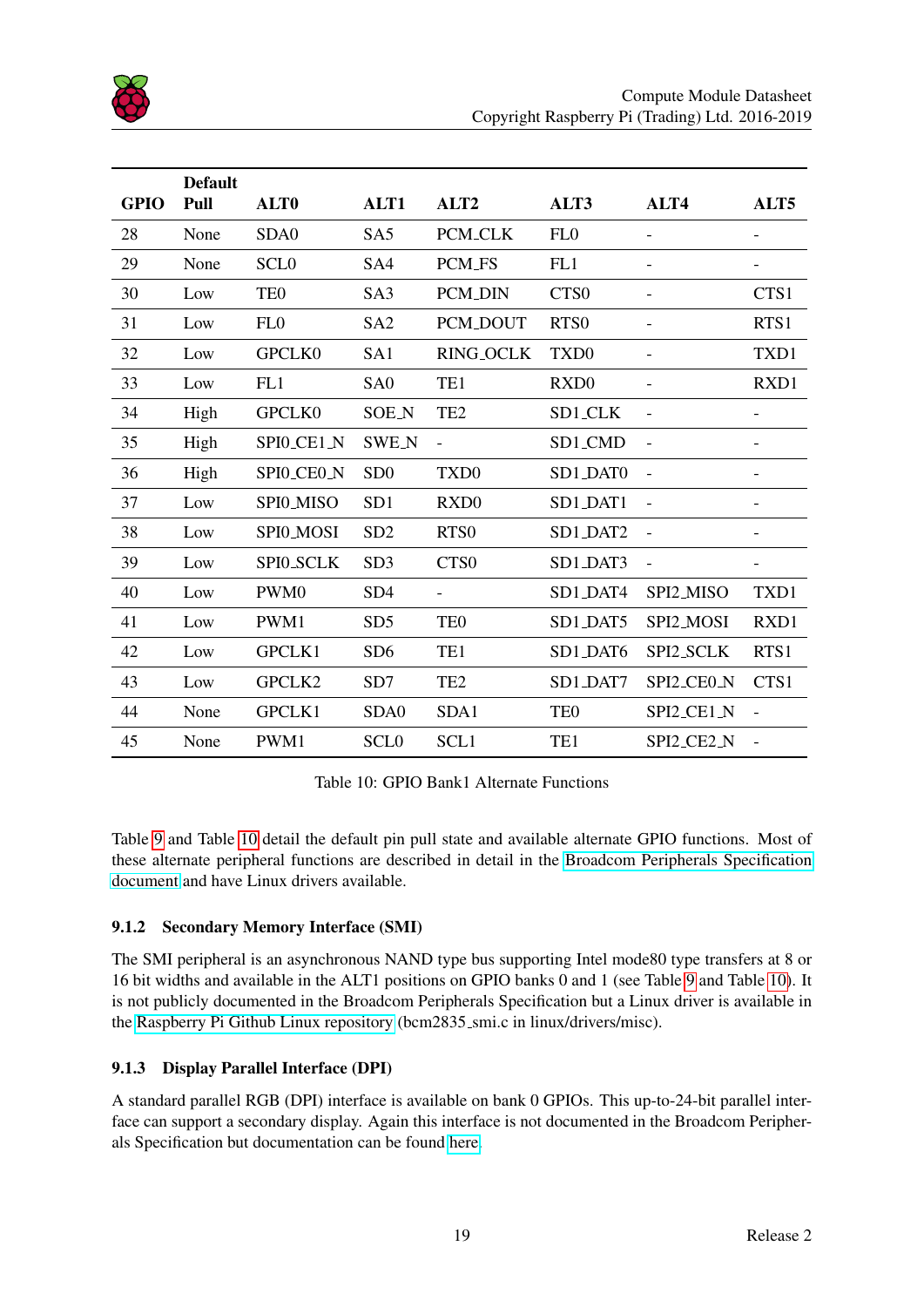

#### <span id="page-20-0"></span>9.1.4 SD/SDIO Interface

The BCM283x supports two SD card interfaces, SD0 and SD1.

The first (SD0) is a proprietary Broadcom controller that does not support SDIO and is the primary interface used to boot and talk to the eMMC or SDX<sub>-X</sub> signals.

The second interface (SD1) is standards compliant and can interface to SD, SDIO and eMMC devices; for example on a Raspberry Pi 3 it is used to talk to the on-board BCM43438 WiFi device in SDIO mode.

Both interfaces can support speeds up to 50MHz single ended (SD High Speed Mode).

#### <span id="page-20-1"></span>9.2 CSI (MIPI Serial Camera)

Currently the CSI interface is not openly documented and only CSI camera sensors supported by the official Raspberry Pi firmware will work with this interface. Supported sensors are the OmniVision OV5647 and Sony IMX219.

It is recommended to attach other cameras via USB.

#### <span id="page-20-2"></span>9.3 DSI (MIPI Serial Display)

Currently the DSI interface is not openly documented and only DSI displays supported by the official Raspberry Pi firmware will work with this interface.

Displays can also be added via the parallel DPI interface which is available as a GPIO alternate function - see Table [9](#page-18-1) and Section [9.1.3](#page-19-1)

#### <span id="page-20-3"></span>9.4 USB

The BCM283x USB port is On-The-Go (OTG) capable. If using either as a fixed slave or fixed master, please tie the USB OTGID pin to ground.

The USB port (Pins USB DP and USB DM) must be routed as 90 ohm differential PCB traces.

Note that the port is capable of being used as a true OTG port however there is no official documentation. [Some users have had success making this work.](https://learn.adafruit.com/turning-your-raspberry-pi-zero-into-a-usb-gadget/overview)

#### <span id="page-20-4"></span>9.5 HDMI

BCM283x supports HDMI V1.3a.

It is recommended that users follow a similar arrangement to the Compute Module IO Board circuitry for HDMI output.

The HDMI CK P/N (clock) and D0-D2 P/N (data) pins must each be routed as matched length 100 ohm differential PCB traces. It is also important to make sure that each differential pair is closely phase matched. Finally, keep HDMI traces well away from other noise sources and as short as possible.

Failure to observe these design rules is likely to result in EMC failure.